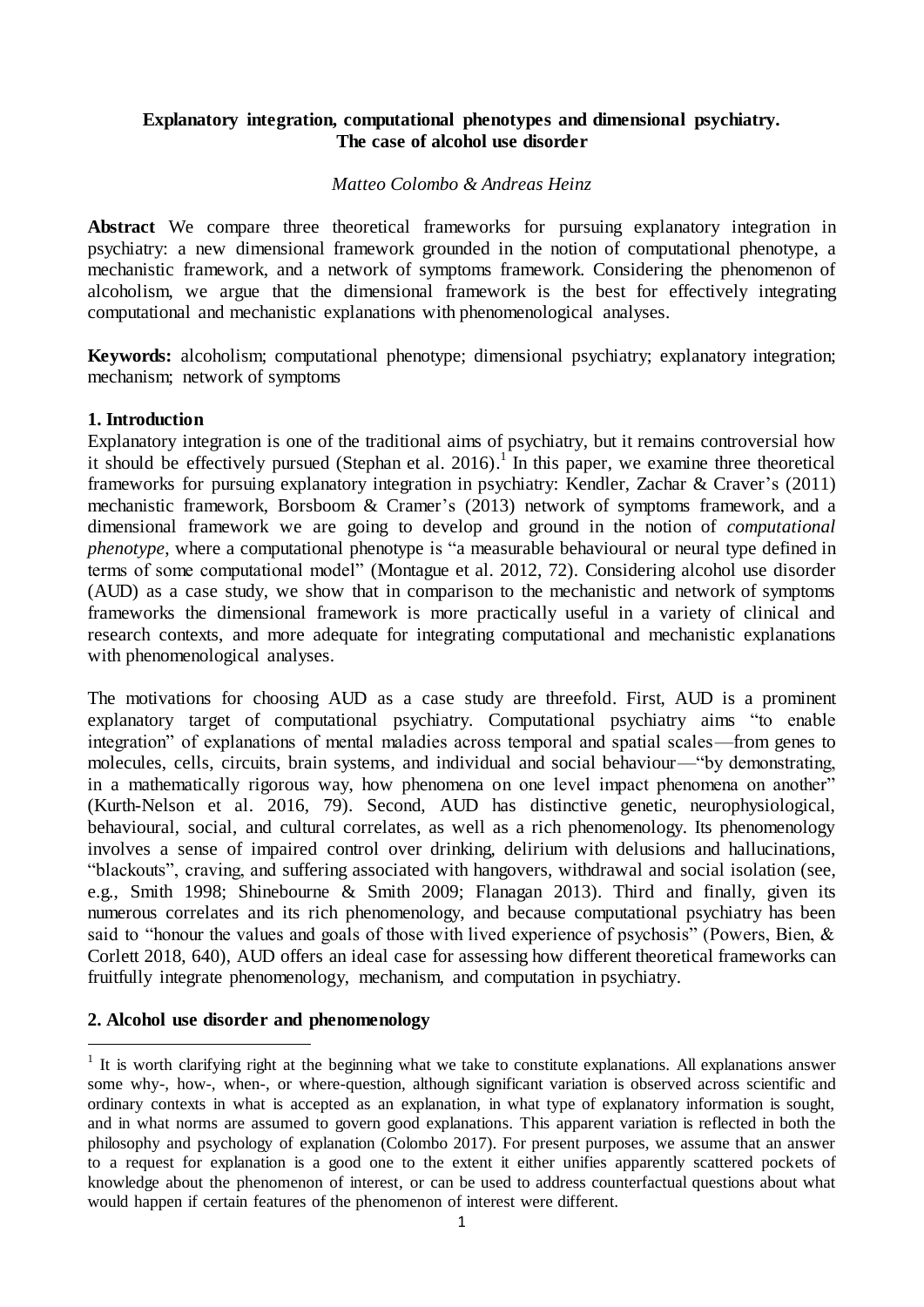Alcohol is one of the most widely used psychoactive, dependence-producing substances in the world, and is associated with several mental maladies (Connor et al. 2016; WHO 2014). According to the Diagnostic and Statistical Manual of Mental Disorders (*DSM-*5), the criteria for diagnosing alcohol use disorder (AUD) are the following:

- 1. Alcohol is often taken in larger amounts or over a longer period than was intended.
- 2. There is a persistent desire or unsuccessful efforts to cut down or control alcohol use.
- 3. A great deal of time is spent in activities necessary to obtain alcohol, use alcohol, or recover from its effects.
- 4. Craving, or a strong desire or urge to use alcohol.
- 5. Recurrent alcohol use resulting in a failure to fulfil major role obligations at work, school, or home.
- 6. Continued alcohol use despite having persistent or recurrent social or inter-personal problems caused or exacerbated by the effects of alcohol.
- 7. Important social, occupational, or recreational activities are given up or reduced because of alcohol use.
- 8. Recurrent alcohol use in situations in which it is physically hazardous.
- 9. Alcohol use is continued despite knowledge of having a persistent or recurrent physical or psychological problem that is likely to have been caused or exacerbated by alcohol.
- 10. Tolerance, as defined by either of the following:
	- a. A need for markedly increased amounts of alcohol to achieve intoxication or desired effect.
	- b. A markedly diminished effect with continued use of the same amount of alcohol.
- 11. Withdrawal, as manifested by either of the following:
	- a. The characteristic withdrawal symptoms for alcohol...
	- b. Alcohol [...] is taken to relieve or avoid withdrawal symptoms. (*DSM-*5, 490-1)

Over history, there have been several other diagnostic criteria of alcoholism (Tabakoff & Hoffman 2013). The items on the *DSM*-5 list provide us with a sufficiently typical description of key psychological, behavioural and social aspects of excessive alcohol consumption. Some of these items correlate with various risk factors for AUD, including: aggregate genetic risk factors, impairments in the frontal lobes and their connections with limbic regions in the brain, neuroticism and impulsivity, parental loss, peer alcohol use, and prices of alcoholic beverages (Kendler 2012, 12-14). Given our purposes here, it is important to point out items 4-6 and 9 describe poor learning and decision-making as central features of AUD, and computational modelling of learning and decision-making in AUD has in fact been blooming in the last few years (e.g., Voon, Reiter, Sebold, & Groman 2017); items 2, 4, and 11 indicate AUD patients have expectations, perceptions, desires, moods, and thoughts infused with value, which can exert strong motivational power on their learning and decision-making. Within philosophy, these types of mental states are the targets of phenomenological analyses.

Phenomenology is the study of structures of types of familiar intentional mental states like perceptions, thoughts, emotions, desires, imaginations (i.e., mental states *of*, or *about* something) as they are experienced from a first-person point of view (see Smith 2018 for a comprehensive introduction to phenomenology). One central goal is to develop a holistic account of the lived experience of embodied, ecologically situated agents. Within this broad and heterogeneous field of research, at least three methods have been adopted to study the structures of psychiatric patients' experience. The first method consists in describing a type of lived experience "as it is without taking account of its psychological origin and the causal explanations which the scientist, the historian, or the sociologist may be able to provide" (Merleau-Ponty 1945/1962, vii). Jaspers (1913/1997), for example, provides us with detailed, comprehensive descriptions of patients' lived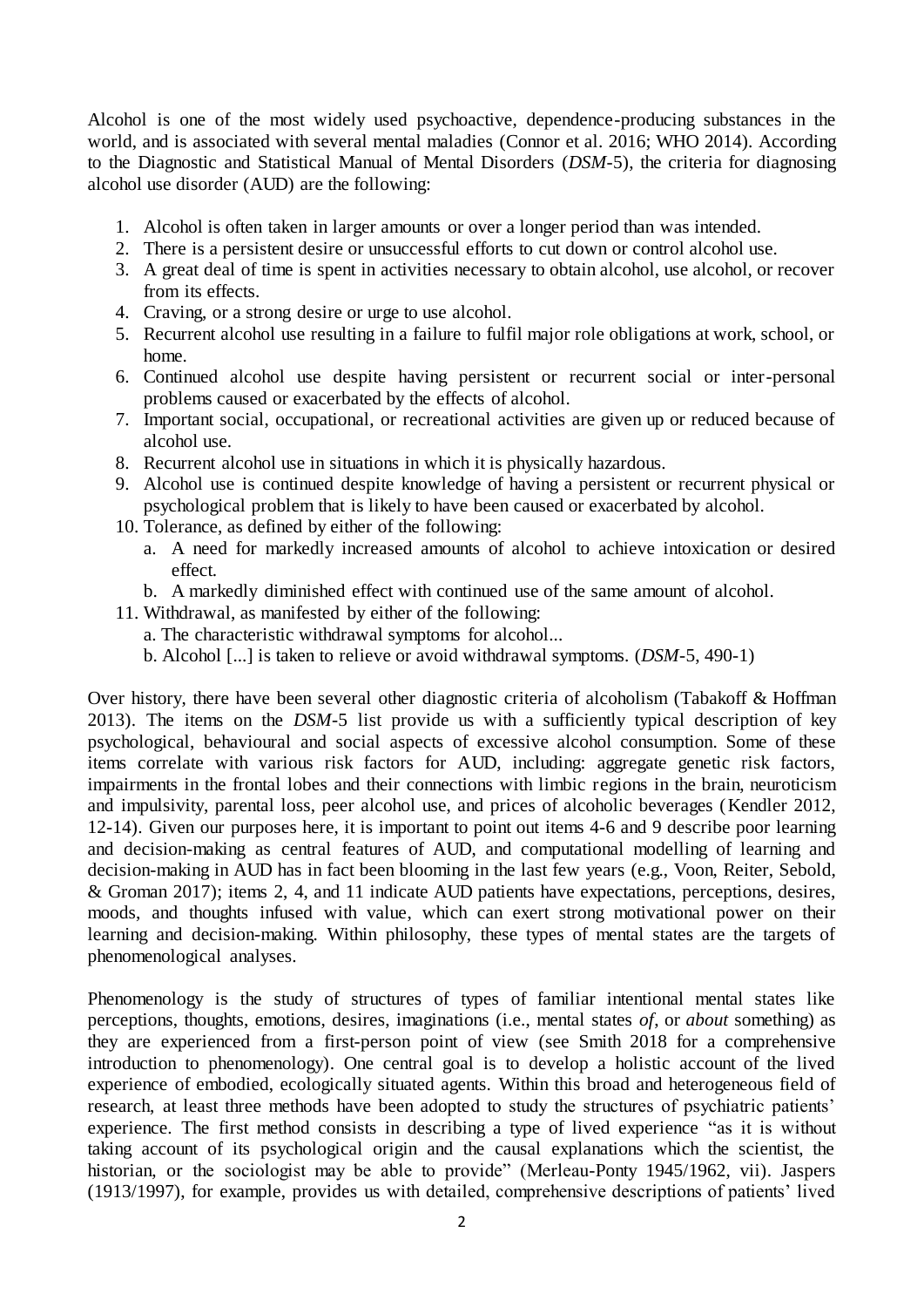experiences, based on biographical information and on notes on how patients felt and thought about their experiences, relationships and condition. Another method adopted by phenomenologists consists in interpreting a type of experience by situating it in a specific social, material and experiential context. For example, Laing (1960) interprets the psychotic experience by situating it in the web of the patients' personal relationships. His interpretation of this type experience is in terms of "ontological insecurity", which is roughly a fragile sense of self impeding people's taking for granted the "realness" and "meaning" of ordinary circumstances of everyday life. A third method consists in analysing the modal structure, and conditions of possibility, of embodied subjective experiences, distinguishing different features of different types of experiences.

Phenomenological methods in psychiatry do not merely consist in interviewing and taking note of patients' reports; they involve complex descriptive, interpretative, and analytical processes, where patients' experiences are organized on the basis of specific theoretical structures (e.g. Carel 2011; Fuchs 2010). For example, Laing (1960) organized patients' experiences on the basis of the existential structure of "ontological insecurity", which, applied to the case of AUD, highlights that alcohol-dependent patients feel more unreal than real, they would feel so separated from the rest of the world they experience their autonomy and identity as constantly threatened, and the only escape from this existential despair is through the anesthetization of alcohol. While triangulating between multiple data sources and methods can contribute to the trustworthiness of phenomenological results, such as descriptions, analyses or interpretations of some mental phenomenon, the ultimate criterion to evaluate these results is their capacity to *make sense* of out-of-the-ordinary, unexpected experiences that cannot be readily understood in terms of more familiar knowledge structures.

Phenomenological descriptions, analyses, or interpretations may not constitute explanations. After all, phenomenology is often characterised as a purely descriptive enterprise distinct from explanation. But this does not mean they are autonomous, that they cannot constrain, inform, or offer as source of evidence for causal, computational, or other types of explanations of mental maladies. In fact, phenomenological results are often used to clarify the structure of the experiences involved in mental maladies, to interpret experimental results, and to inspire hypotheses for further research (Gallagher 2004; Parnas & Sass 2008; Sass 2014).

Consider AUD. One recurrent feature of phenomenological descriptions of AUD is the sense of powerless, helpless suffering that accompanies alcoholics' drinking behaviour. Smith (1998), for example, conducted in-depth interviews with six alcohol-dependent patients, between 42 and 61 years, in a clinic in Scotland. Using interpretative and descriptive phenomenological methods, he puts into focus how patients' "[s]uffering is lived as an insidious process, a movement of ever decreasing circles, whose momentum accelerates you into a rapid, spiralling decline. This vortex is a spinning vicious circle, full of energy, yet symbolising powerlessness"  $(216)^2$ 

Smith's descriptions highlight the embodied suffering and experience of self-stigma associated with alcohol-dependent patients' craving and alcohol withdrawal. They also draw our attention to the

 $\overline{a}$ 

 $2$  Two of Smith's (1998) participants reported: "Suffering is lived in the realization that physical sickness and mental pain increase with each drinking bout and that each bout is an escape from the guilt, shamefulness, and self-loathing set in motion by the previous one. It is lived watching yourself deteriorate in all life aspects, and finding yourself powerless to intervene on your own behalf... You watch helplessly as your addicted self sneaks out to buy more alcohol to finish the job." (216). "Suffering is eventually lived in a state of depression and despair, of powerlessness to break the circle. The eye of the vortex represents the sufferer's own personal rock bottom of physical, social and moral degradation" (Ibid.).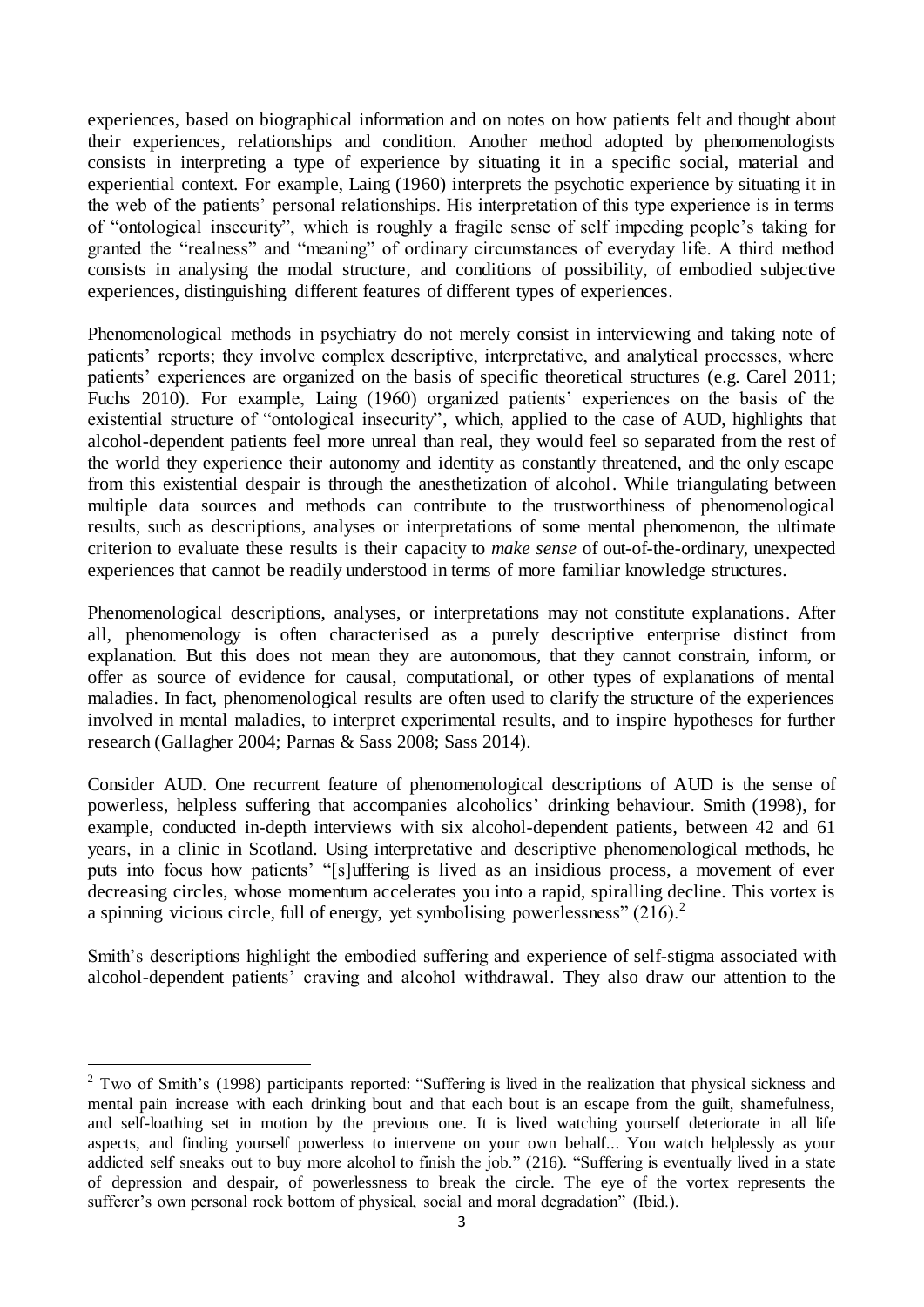rigidity of behavioural patterns, where patients cannot stop drinking. When they start drinking, every choice they make is often un-flexibly biased towards consuming more alcohol.<sup>3</sup>

Phenomenological descriptions *seem* to suggest that "learning to drink" consists in the acquisition of a rigid habit, of a behavioural pattern that is so ingrained as to make heavy drinkers insensitive to their motivation state and to the bodily, psychological, and social consequences of drinking. In acquiring a habit of drinking, goal-directed processes are likely to be involved too (Everitt & Robbins 2016). But, in acquiring and enacting drinking habits, the flexibility of alcohol-dependent individuals' goal-directed decision processes is often reduced, as alcohol-dependent individuals' repeated drinking behaviour often biases their expectations about the goodness of consuming alcohol. One 31 years old alcohol-dependent patient interviewed by Shinebourne and Smith (2009, 155-6) explains how excessive alcohol consumption reconfigured her sense of self. She says:

"Some big wave, you know, you just get caught with it, that's what it used to be like, this kind of like helpless feeling, just having to go and get drunk almost, you know, not even particularly wanting to, just feeling like there's no other way when you are in that situation. I was very much at sea, really, and, I didn't feel grounded... just this flux and thought, when am I ever going to go on land... and even if you were sitting on the beach, you know, you'd get caught back in..."

This feeling ungrounded, helplessly "caught back in by some big wave," is also one of the recurrent motifs in Flanagan's (2013) memoir of his own alcohol dependence and recovery experience. Relying on his personal experience, but also on literature, Flanagan discusses the myriad ways, in which the habit of drinking blends into one's sense of self. For at least some alcohol-dependent patients, alcohol does not completely hijack their capacity for goal-directed control, but biases it towards drinking. Alcohol becomes part of the way they are: "Their personhood, their character, is constituted, in part, by a history of drinking, by a set of identifications and practices that involve alcohol, and that make these individuals who and what they are. Alcoholism, of this sort, at any rate, is a wide ecological phenomenon; it involves the deep-self" (885-6). Because drinking may be partly constitutive of one's sense of self, "undoing alcoholism as a form of life, and not more narrowly as just a drinking problem, involves fairly radical undoing and then redoing of oneself" (886). It involves acquiring new habits that fill with meaning one's understanding of own subjective experiences and social situation.

In summary, standard diagnostic criteria of AUD indicate that bad decision-making and impaired learning are central features of AUD, and—as we shall see in a moment—computational models of learning and decision-making have been advancing our understanding of AUD. Some of the standard diagnostic criteria of AUD are associated with genetic, neurophysiological, behavioural, and social factors. Some phenomenological descriptions and analyses highlight that alcoholdependent patients typically experience powerlessness, suffering and self-stigma, and these experiences routinely accompany their drinking habits. For many patients, alcohol drinking is constitutive of their form of life. Undoing alcoholism would require "redoing oneself," by acquiring new goals and expectations, and developing novel habits that may give a new meaning to one's lived experiences. Let's now examine how different theoretical frameworks can fruitfully integrate these features of AUD.

#### **3. Explanatory integration beyond reduction**

 $\overline{a}$ 

<sup>&</sup>lt;sup>3</sup> Like one of Smith's (1998) participants says: "I thought if I tried just drinking half of this bottle today, and that's the half for the next day. I painted a big thick line on the bottle. It never worked because the second you got down to that line you said, well I might as well just finish it" (218).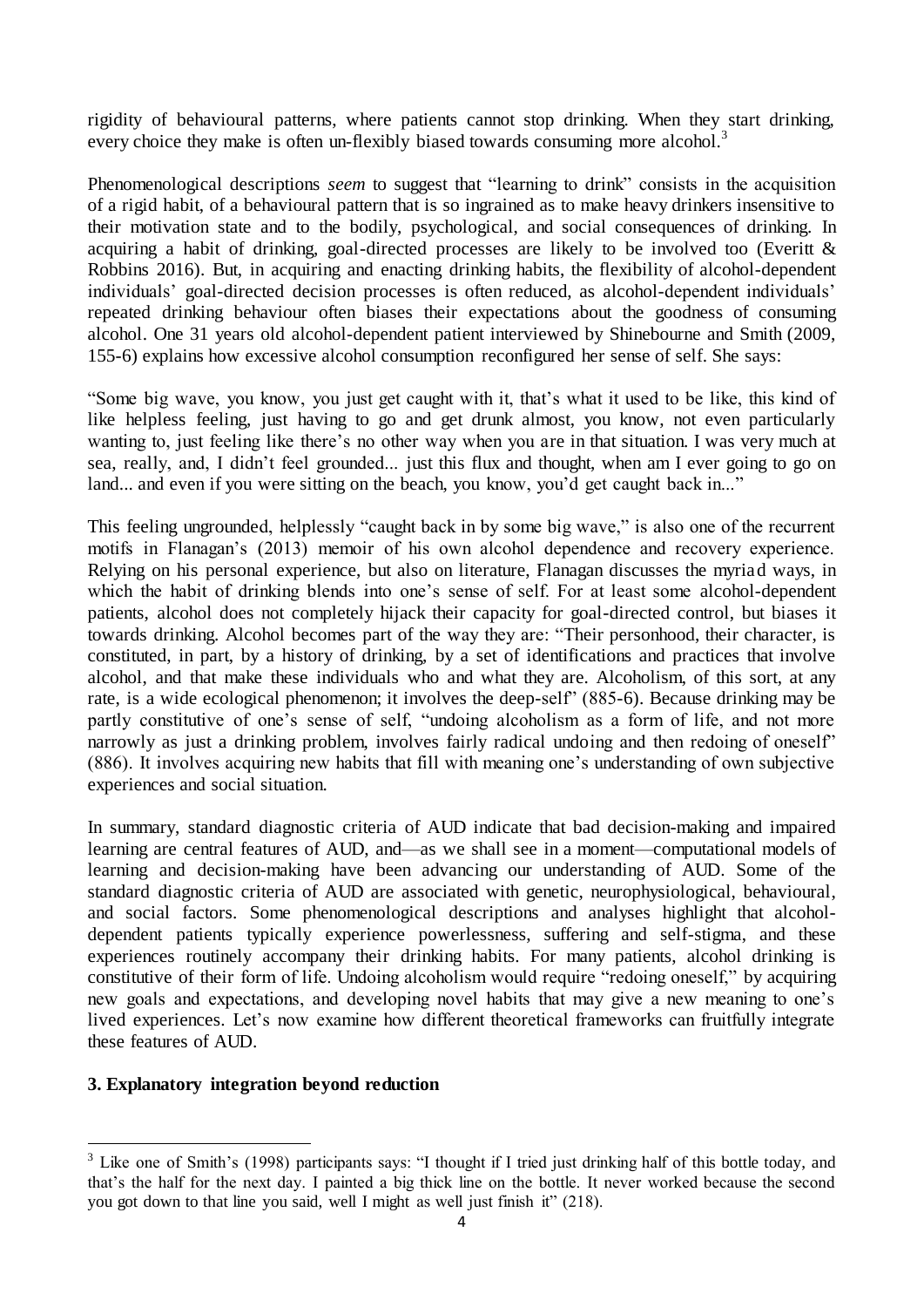Integrating two or more accounts of a phenomenon consists in combining the concepts, evidence, results, or methods involved in those accounts into one integral explanatory account. The resulting integrated account explains different aspects of the phenomenon, displaying how such aspects are logically, probabilistically, constitutively, or causally related. To the extent an explanatory account is integrated, it yields understanding of the phenomenon as a multifaceted whole.

An integrated explanatory account of some target phenomenon requires some kind of dependence (e.g., logical, probabilistic, constitutive, or causal dependence) between the accounts to be integrated. If two accounts are fully independent, and they do not display any logical, statistical, evidential or conceptual dependence, then they cannot be integrated in an explanatory account. If they are fully independent, the two accounts are mutually irrelevant, and each would be unconstrained by the evidence, concepts, results or methods, on which the other account relies. Two accounts are independent to the extent they each enjoy many epistemic autonomies to a great degree. An account of a given phenomenon can enjoy different kinds of *epistemic autonomies* with respect to another account of the same phenomenon. Specifically,

- (i) autonomy in the selection and use of taxonomic categories
- (ii) autonomy in the selection of theoretical vocabulary
- (iii) autonomy in the choice of methods of investigation

j

(iv) autonomy in the selection of and weight given to relevant evidence

If an account does not enjoy any of these autonomies with respect to another, then the relationship between the two accounts is one of full dependence.

Full dependence between accounts in the science of mind and brain is generally understood in terms of a "classical" notion of *reduction*. Different strategies for scientific reduction have been developed in the philosophy of science (e.g., Nagel 1961; Schaffner 1993; Bickle 2006). Although these strategies aim at establishing that a certain phenomenon (entity, property, or process) is identical to or fully explained by another, more basic phenomenon (entity, property, or process), or that a certain account (concept, model, or theory) can be logically derived from another more basic account, they all share at least the assumptions that phenomena and their scientific study belong in different "levels", and that the concepts of a reduced explanatory approach should be connectable to the concepts of the reducing explanatory approach.

While it's often claimed that "reductionism has dominated both research directions and funding policies in clinical psychology and psychiatry" (Borsboom, Cramer, & Kalis 2018),<sup>4</sup> actual attempts at reducing particular psychiatric phenomena to lower-level neural, molecular, or genetic underpinnings are sparse, "patchy" and "partial" (cf., Schaffner 2013). As Schaffner (2013, 1018) explains, "[i]n the past fifty years, a reductionistic approach in the biomedical sciences and in psychology has become far less imperialistic and considerably more fragmented and tentative". So,

<sup>4</sup> Borsboom, Cramer and Kalis (2018) argue that if a symptom network modelling approach to understanding and treating mental maladies is the correct approach, then reductionism in psychiatry is false. One of the assumptions of this argument is that a network approach is incompatible with a causal modelling approach aimed at inferring common (latent) causes of observed correlations between symptoms. Their argument seems then to equate *reduction* of a set of symptoms of a mental malady to a set of neurobiological structures and *inference* of a "latent" cause of a set of symptoms of a mental malady. But this is confusing, since the network approach, which Borsboom, Cramer and Kalis (2018) advertise, is compatible with a causal modelling approach aimed at inferring common (latent) causes of observed correlations between symptoms (Bringmann & Eronen 2018). Furthermore, reduction relationships typically hold between models or theories, and successfully inferring to a latent cause of a symptom does not entail the symptom has thereby been reduced to that cause.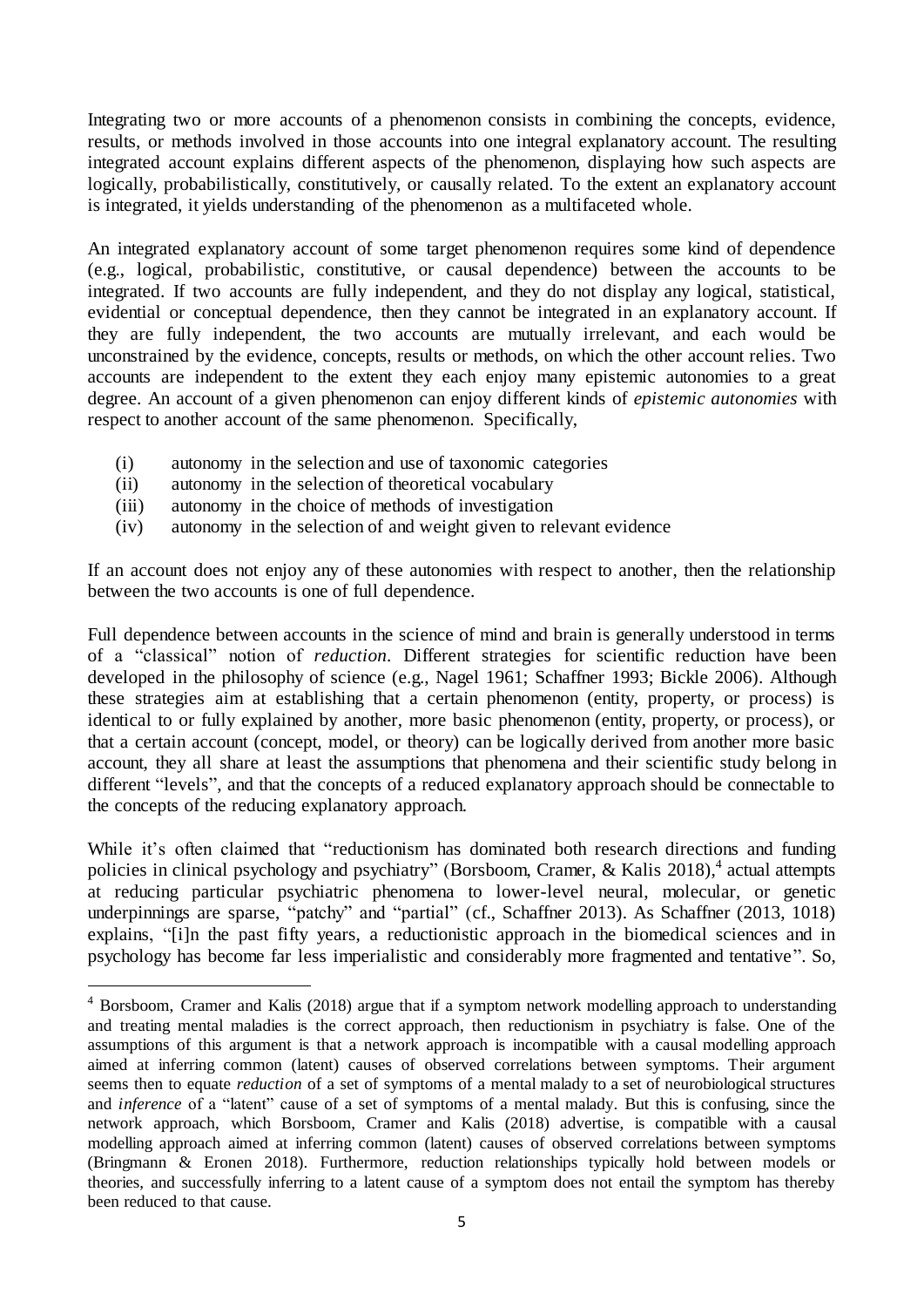because reductionism does not obviously offer an adequate framework for integrating different accounts in psychiatry in a way that comports with successful inter-field explanatory practices, we leave it on the side.

## **3.1 Dimensional computational phenotypes**

 $\overline{a}$ 

Lying in between full independence and dependence, there are several intermediate positions, which involve relationships of partial dependence or mutual constraint (Kaplan 2017). One increasingly popular framework in psychiatry (Montague et al. 2012; Heinz 2017) appeals to David Marr's (1982) three-level framework for analysing information-processing systems. The *computational level* specifies what input-output function the system computes and why that type of system ought to compute that function. The *algorithmic level* specifies the effective procedures and representations employed by the system. The *implementation level* specifies how those procedures and representations are physically realized in the system.

Reinforcement Learning (RL) approaches to computational modelling have been blooming in psychiatry in the last few years (Maia & Frank 2011; Adams, Huys & Roiser 2016). Within RL, the computational level specifies the problem of learning what to do in an unfamiliar environment so as to maximize a numerical reward signal (Sutton & Barto 1998). Model-free control and model-based control are two families of RL algorithms that can be used to solve this problem. Model-based control algorithms learn a model of the environment, which they use to compute the expected value of possible actions by simulating their consequences. Model-based control produces more accurate and flexible decisions than model-free control, but is also computationally expensive, since it requires the agent to simulate future possibilities. Model-free algorithms do not exploit and search any model of the environment; they just store the long-run expected value of each action, computing them on-line, on the basis of a reward prediction error, the difference between predictions about the reward obtained by taking a certain action in a given state and the rewards actually received. Model-free control is less computationally costly than model-based control, but produces relatively inflexible decisions, which are similar to habits. If the agent's motivational state changes, or the structure of the environment changes, then the values "cached" by a model-free algorithm may be outdated and produce maladaptive choices. At the level of implementation, a wealth of neurobiological evidence suggests that the phasic activity of dopaminergic neurons in the basal ganglia encode prediction error signals that are recruited by the cortical-basal ganglia circuit for model-free (Montague, Dayan & Sejnowski 1996; Colombo 2014), and model-based control too (Langdon et al. 2018).

Relying on RL modelling, psychiatrists have started to identify possible *computational phenotypes*  of mental maladies. Computational phenotypes are measurable behavioural, psychological and neural types defined in terms of specific parameters extracted from specific computational models of a given task on the basis of behavioural, psychological, and neurophysiological data (Montague, Dolan, Friston, & Dayan 2012; Patzelt, Hartley & Gershman 2018). As we'll explain below in Section 4.3, one clinically relevant<sup>5</sup> computational phenotype is a parameter that controls the trade-

<sup>5</sup> What's clinically relevant is a function of the "disease," "illness," and "sickness" aspects of a possible mental malady (Heinz 2017, 6). "Disease" refers to a biological, or psychological abnormality that is causally implicated in maladaptive behaviour, such as dampened dopaminergic firings, ineffective rewardbased learning, and memory impairment in alcohol-dependent patients. "Illness" refers to the subjective experience of a malady, such as a sense of anxiety and bodily suffering in AUD. And "sickness" refers to impairment in social participation, where a person may be unable to learn and comply with local social norms, to communicate or interact smoothly with other people.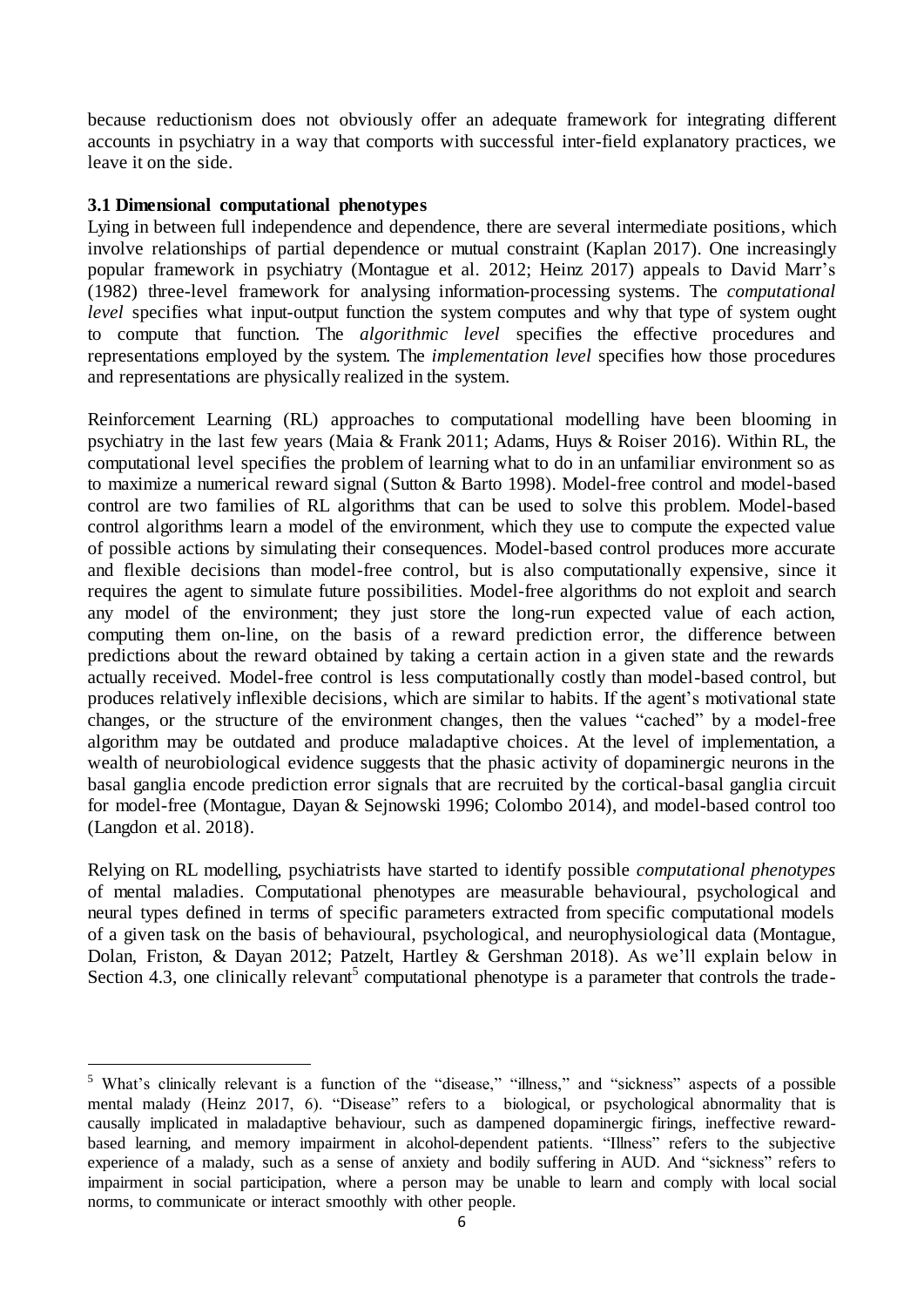off between model-based and model-free processes in humans (Daw et al. 2011). <sup>6</sup> A range of psychiatric symptoms central to both AUD and many compulsive disorders has been associated with values of this phenotype, where model-based control is reduced in favour of model-free control (Gillian et al. 2016; Sebold et al. 2017; Voon et al. 2017).

Computational phenotypes can ground a dimensional framework for explanatory integration in psychiatry, which we'll display in Section 4.3 below. It is important to clarify already that, similarly to the dimensional approach taken by the Research Diagnostic Criteria (RDoC) initiative of the National Institute of Mental Health (National Institute of Mental Health 2010), dimensional approaches like ours assert that mental maladies should be understood as quantitatively, rather than qualitatively different from non-pathological psychological functions. Unlike the RDoC, our proposal does not assume that all mental maladies must have a localizable neurophysiological correlate; their organic correlate might be widely distributed and have diffuse effects at multiple spatial and temporal scales. And, unlike the RDoC, we do not subscribe to the idea that different levels of psychological function should be defined on the basis of genetic or neurophysiological dysfunction (Insel et al. 2010, 749). We propose instead that different levels of a psychological function should be defined more abstractly, in terms of different levels of a computational phenotype, and that mental maladies should be conceived as regions of the mathematical space defined by a set of clinically relevant computational phenotypes (e.g., balance between model-based and model-free control, delay discounting, learning rate, sensitivity to other agents' mental states).

In summary, our dimensional framework conceives of mental maladies as regions of the space defined by the computational phenotypes, understands levels as Marr's levels of analysis of a target computing system, and pursues explanatory integration by uncovering the common computational structure of apparently different maladies.

# **3.2 Mechanisms**

 $\overline{a}$ 

Though Marr (1982, 25) claimed "the three levels are only rather loosely related" and emphasised the top-level as "critically important from the information-processing point of view" (27), in fact each one of Marr's three levels places taxonomic, theoretical, and evidential constraints on the other two levels of analysis (Colombo 2015, Sec. 4). Paying special attention to the implementation (or mechanistic) level, some have argued that Marr's levels "are just different aspects of the same mechanistic explanation" (Piccinini & Craver 2011, 303), and that explanatory integration in the mind and brain sciences should be grounded in the notion of a *mechanism* (Craver 2007).

Within the *mechanistic framework*, explanatory integration proceeds by revealing multi-level mechanisms responsible for phenomena. Mechanistic levels are levels of organization (not analysis), and are not individuated on the basis of considerations concerning scientific representation. The mechanism and its causal activities are at a higher level than the mechanism's constitutive component parts and operations; and, in turn, the mechanism's component parts and operations are at a higher level than their sub-components. The relationship between mechanistic levels is one of physical constitution, not causation; and talk of levels in this framework refers to part-whole relationships within mechanisms.

Mechanistic integration of different levels proceed by decomposing a system believed to be responsible for a phenomenon into its functionally relevant components, and by localizing which function is performed by which physical component when the mechanism produces the

<sup>&</sup>lt;sup>6</sup> Specifically, this computational phenotype corresponds to the parameter  $\omega$  in the following component of a hybrid, model-based and model-free algorithm for computing the *Q*-value of state and action pairs:  $O(s, a)$  =  $ωQ<sub>MB</sub>(s, a) + (1-ω)Q<sub>MF</sub>(s, a)$  (Daw et al. 2011, Supplemental Experimental Procedures).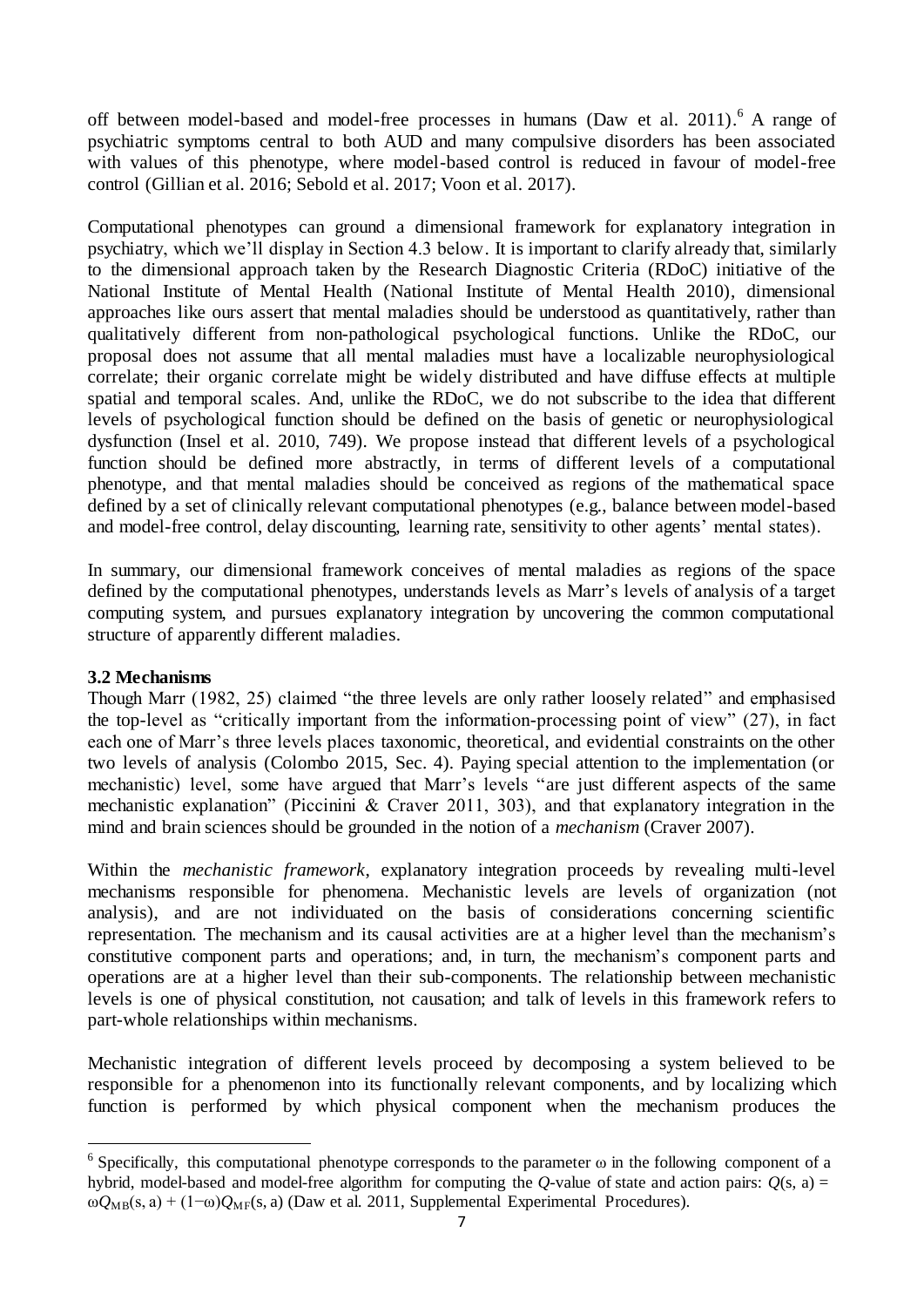phenomenon (Bechtel & Richardson 2010). According to this approach, integrating different mechanistic levels of explanation consists in decomposing, localizing, and recomposing a mechanism with the aim of displaying how entities and operations at many different levels are related to one another and contribute to the production of the target phenomenon to be explained.<sup>7</sup>

Within the mechanistic framework, Kendler, Zachar & Craver (2011) individuate mental maladies with *mechanistic property clusters*, that is: clusters of properties underlain, produced, supported or maintained by a mechanism. This view entails that explanatory integration of computational accounts and phenomenological analyses is successful to the extent such accounts can each reveal structures that produce, underlie and maintain a mental malady (Kendler 2008; Murphy 2013). Kaplan (2011, 347) captures this commitment in terms of a "model-mechanism-mapping constraint," whereby a model of a phenomenon has explanatory power to the extent that: "(a) the variables in the model correspond to identifiable components, activities, and organizational features of the target mechanism that produces, maintains, or underlies the phenomenon, and (b) the (perhaps mathematical) dependencies posited among these (perhaps mathematical) variables in the model correspond to causal relations among the components of the target mechanism." Compliance with this constraint would guarantee that different accounts of a target mental malady combine concepts, results, and methods to uncover a single mechanism responsible for the malady.

In summary, Kendler, Zachar & Craver's (2011) mechanistic framework conceives of mental maladies as property cluster mechanisms, understands levels as levels of physical organization within a mechanism, and pursues explanatory integration by combining concepts, results and methods from different fields in the service of discovering the mechanism responsible for a malady.

# **3.3 Networks of symptoms**

j

Borsboom & Cramer's (2013) *network of symptoms* framework is another prominent approach for explanatory integration in psychiatry. Unlike the mechanistic framework, the network of symptoms framework understands psychiatric maladies as *alternative, stable states of networks of strongly connected symptoms*. These networks of symptoms need not have a common mechanism that's causing them. Symptoms here are not indicators of some underlying condition that causes them, but are understood as interconnected variables that are constitutive of mental maladies. The network of symptoms framework pursues explanatory integration in psychiatry by constructing networks of symptoms that reflect interdependencies between various neurobiological, psychological, behavioural, social and cultural symptoms (Borsboom, Cramer, & Kalis 2018).

Symptoms can be activated by external conditions, for example by the presence of empty bottles of beer in the environment; they can also be triggered by internal states, such as when steroids interfere with synaptic plasticity to impair long term potentiation in the hippocampus causes a "blackout" (Wetherill & Fromme 2016). As the network strategy understands symptoms as statistically and causally connected variables that can change over time, activation of some symptom can cause activation (or suppression) of some other symptom. When certain symptoms in a network are co-active and have the appropriate causal strength, a mental malady emerges.

In summary, Borsboom & Cramer's (2013) network of symptoms framework conceives of mental maladies as stable, interacting symptoms *without* an underlying common cause, posits no levels of organization where different symptoms would lie, and pursues explanatory integration by

<sup>&</sup>lt;sup>7</sup> While the mechanistic framework does not entail a commitment to either reductionism or antireductionism, many mechanists concerned with explanatory integration have criticized the idea that reduction should be understood as a relationship between theories or models, emphasising the importance of multilevel explanations grounded in the pursuit of mechanism discovery (Darden 2006).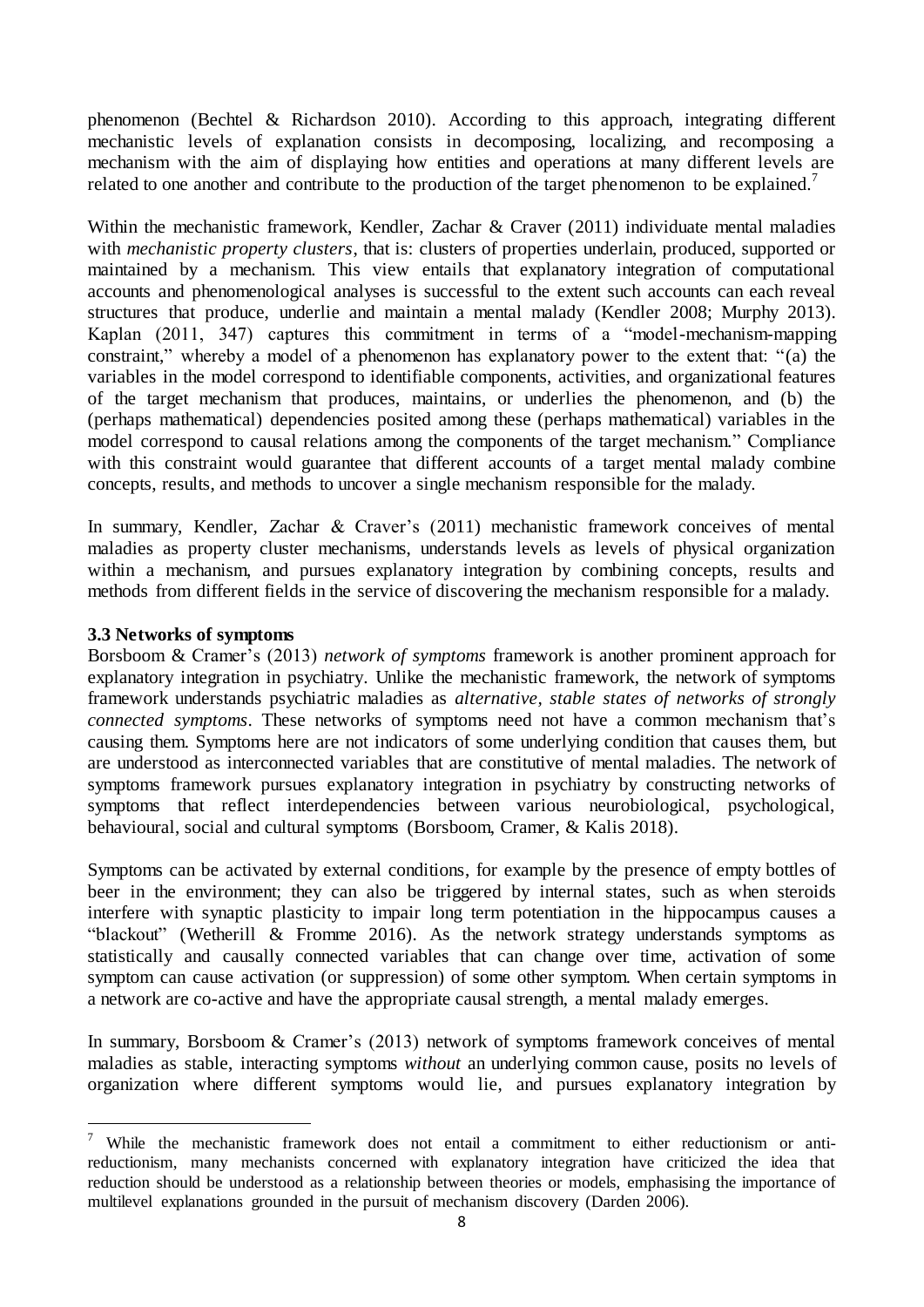constructing networks of symptoms studied in different fields and by holistically capturing the structure of the relationships between these symptoms.

## **4. How to pursue explanatory integration in psychiatry**

We now examine some of the theoretical and practical virtues of the three frameworks for explanatory integration in psychiatry we have outlined, as well as their limitations. Our overall conclusion is that our dimensional framework grounded in the notion of computational phenotype is the best for effectively integrating computational and mechanistic explanations with phenomenological analyses of mental maladies, in a way that comports with successful practices in psychiatry.

# **4.1 Mechanistic integration of computation and phenomenology**

Kendler, Zachar & Craver's (2011) mechanistic framework has several attractions. It denies that mental maladies can be adequately understood as natural kinds defined in terms of necessary and sufficient conditions. They argue mental maladies should instead be understood as mechanistic property clusters. These clusters consist of sets of varying symptoms that are produced, stabilized, and maintained by some mechanism. Mechanisms individuate mental maladies, and different properties of a mental malady—say, biological, psychological and behavioural properties—would be properties of a single mechanism, at different levels of organization.

Although we are "far from being able to define plausible stability-producing mechanisms for most psychiatric disorders" (Kendler, Zachar & Craver 2011, 1148), one goal of current psychiatric practice is to discover and localize multiple, causal factors at different spatial and temporal scales that might constitute the mechanism of AUD. Such factors make a difference to whether a person compulsively seeks and takes alcohol, loses control in limiting alcohol intake, and tends to have negative emotional states associated with craving for alcohol and withdrawal. The mechanistic framework does not privilege any particular level of organization. The level of brain physiology, for example, is implicated in AUD, where alcoholic patients show decreased level of dopaminergic signalling in the ventral striatum, and increase of the corticotropin-releasing factor in the amygdala (e.g., Chen et al. 2011).

Despite these virtues, the mechanistic framework shows some theoretical and practical limitations in helping psychiatrists to pursue explanatory integration of mechanisms with computational and phenomenological accounts. Consider phenomenological methods. One of their common aims is to elucidate the structure of subjective intentional experiences, which cannot be detached from the whole circumstance of an embodied, ecologically situated patient. So, one of their aims is to provide patients, psychiatrists or therapists with a holistic account of the structure of the experience involved in a mental malady; and the pursuit of this aim plays distinctive roles in successful practices of diagnosis, sense-making and therapy (Parnas & Sass 2008). Instead, mechanistic strategies like those suggested by Kendler, Zachar & Craver (2011) aim at explaining mental maladies in terms of the decomposable and localizable parts and operations of a mechanism that produces and maintains a cluster of symptoms. If the mechanistic strategies and phenomenological methods make inconsistent assumptions about mental maladies—the former assume that mental maladies can be spatially decomposed and localize, while the latter assume they cannot—then they enjoy a high degree of autonomy. To the extent the methods of phenomenology play a helpful role for successful diagnosis and therapy of mental maladies, the mechanistic framework is inadequate for integrating phenomenology in an overall account of a malady of interest.

This leads us to the second limitation of Kendler, Zachar & Craver's (2011) mechanistic framework: at best, within a mechanistic framework, conscious experiences contribute to put into focus what need to be explained with the vocabulary and taxonomies of sciences aiming at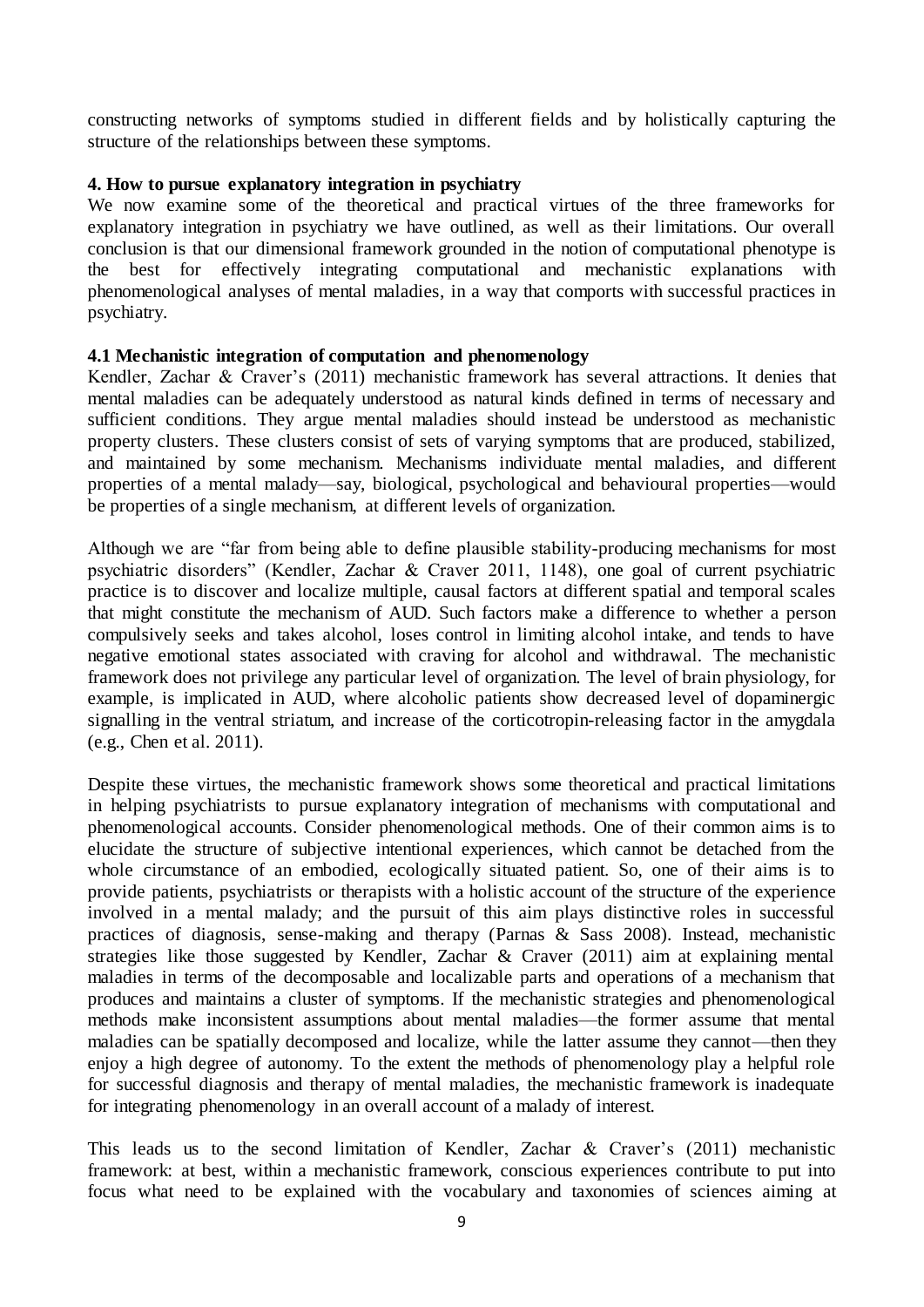discovering the mechanisms of mental maladies. Phenomenological taxonomies—for example, subjective descriptions of the "ontological insecurity" experienced by alcohol-dependent patients can be considered subjective, personal-level descriptions of pathological, sub-personal mechanisms giving rise to cravings (cf., Colombo 2013 on addiction and the personal/sub-personal distinction). These descriptions can contribute to elucidate the nature of the malady to be explained, but they do not provide a constraint on the adequacy of mechanistic accounts, which ultimately appeal to different taxonomies from genetics, neuroscience, psychology, and ethology. For, generally, phenomenological descriptions do not reliably map onto the types of entities and processes posited by mechanistic accounts. For example, some alcohol-dependent patients experience of time and temporal relationships as "circular"—as long as drinking continues, the future is just a re-enactment of the past, and future outcomes are just as valuable as past ones (Thune 1977)—but this experienced circularity does not map in any meaningful way onto the temporal relationships displayed by their neural processes. Because phenomenological descriptions and mechanistic accounts enjoy a relatively high degree of taxonomic autonomy, the mechanistic framework is theoretically inadequate for pursuing explanatory integration of mechanisms with phenomenological analyses.

If, within Kendler, Zachar & Craver's (2011) mechanistic framework, phenomenology enjoys too high a degree of methodological and conceptual autonomy, computational accounts enjoy *too little* autonomy, in a way that does not comport with successful practices in psychiatry and other sciences of mind and brain. Computational models are conceived of as "elliptical or incomplete mechanistic explanations" within the mechanistic framework (Piccinini & Craver 2011, 284). Mechanist philosophers focus their attention on the level of biological implementation, on which the explanatory value of accounts at Marr's algorithmic and computational levels would depend. But successful practices in psychiatry as well as in other sciences of mind and brain show that computational models need not map onto biological mechanisms to be practically useful in a variety of clinical and research contexts, to answer counterfactual questions and unify different phenomena under the same computational description (see, e.g., Chirimuuta 2018; Weiskopf 2018). This suggests that computational models should not be understood as mechanistic sketches: their explanatory value does not completely depend on their capacity to uncover mechanisms; it also suggests that the taxonomies employed at the computational and algorithmic levels of analysis should enjoy "soft" constraints with respect to the details of physical implementation, as computational analyses and algorithmic models do not make any claim about the spatial localization and organization of the components they posit, which may be implemented in multiple physical mechanisms (Elber-Dorozko & Shagrir 2019).

Voon et al. (2017) offers an example of the explanatory and taxonomic autonomies computational models should enjoy with respect to mechanism. Voon and collaborators review several lines of evidence that indicate the clinical and translational relevance of RL model-based control across multiple psychiatric disorders with different underlying mechanisms, including binge eating disorder, obsessive compulsive disorder, and AUD. Specifically, self-reported severity of alcohol use has been found to be associated with impairments in model-based control (Gillan et al. 2016), treatment outcome abstinence duration (Voon et al. 2015); the interaction between reduced modelbased control and high expectations about the positive effects of alcohol has been found to predict risk of relapse (Sebold et al. 2017). Furthermore, computational modelling of the balance between model-free and model-based control provides a theoretical foundation for therapeutic interventions that aim to increase model-based control and inhibit model-free processes underlying temptation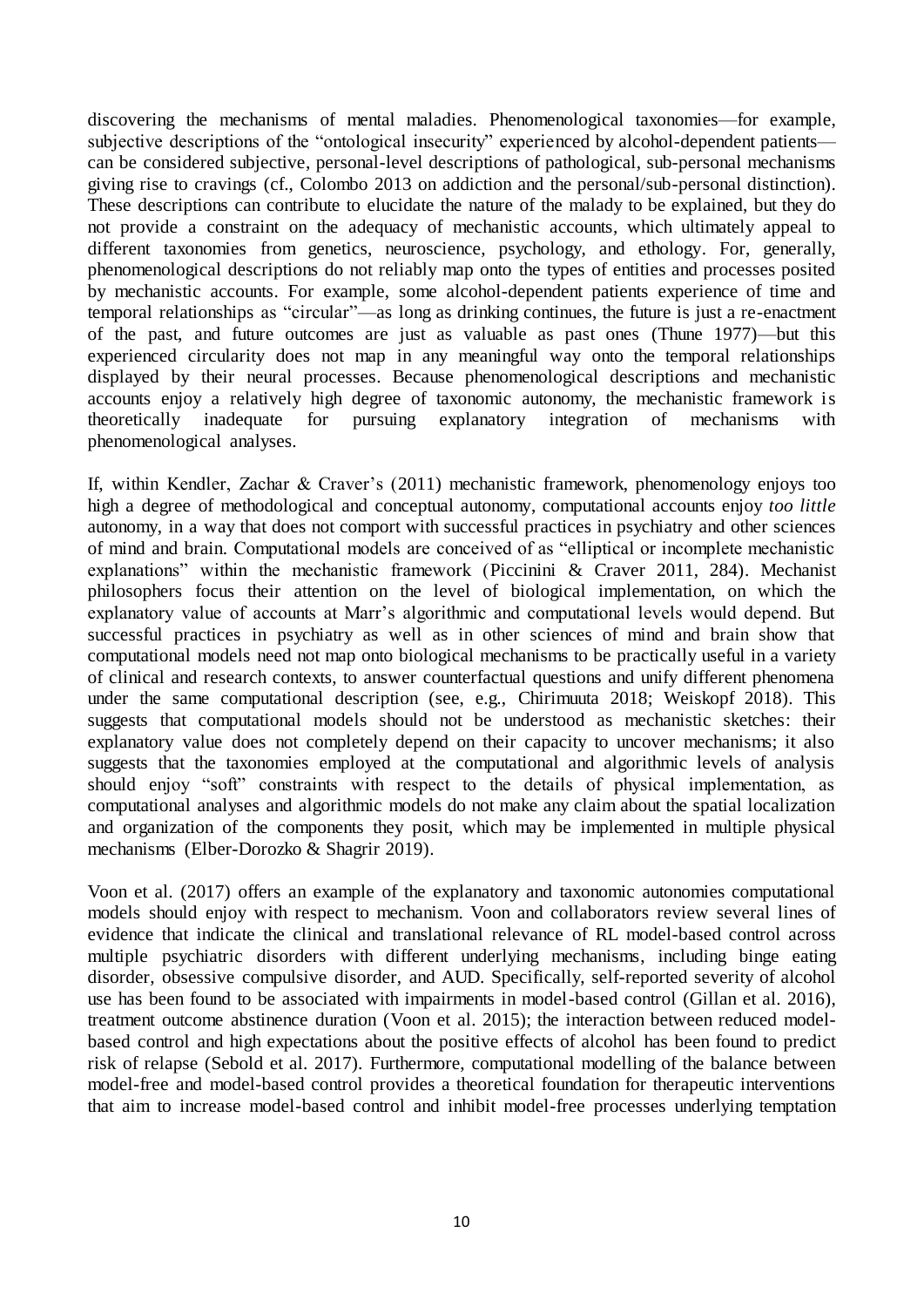and societal pressure, such as training at cognitive bias modification<sup>8</sup>, which has been found to improve treatment outcome (Wiers et al. 2011; Heinz et al. 2017; see also Moutoussis et al. 2018).

This body of evidence indicates that a specific computational phenotype—*viz*. balance between model-based and model-free control in learning tasks—can unify apparently different compulsive disorders. It also indicates that computational models can support some counterfactual predictions about treatment outcome and risk of relapse. While model-based control has been associated with ventromedial prefrontal cortex and caudate activity, and model-based computation shares a dopaminergic foundation with model-free control (Deserno et al. 2015), the success of computational phenotypes in unifying apparently different disorders and supporting counterfactual predictions does not obviously depend on their mapping onto specific neural structures. If Kendler, Zachar & Craver's (2011) mechanistic framework does not acknowledge the relative degree of explanatory and taxonomic autonomies of computational models, then it cannot adequately integrate computational accounts in explanatory accounts psychiatry.

#### **4.2 Network integration of computation and phenomenology**

 $\overline{a}$ 

Borsboom & Cramer's (2013) network of symptoms framework presents many attractive features too. It eschews ill-defined talk of levels, as well as the simplistic identification of mental maladies with neurobiological states. Although the covariance between symptoms in a network can warrant causal conclusions about a target mental malady, and can thus uncover variables for intervention, these conclusions don't assume the covariance between symptoms arises from some common latent causes (Borsboom, Cramer & Kalis 2018). In this sense, Borsboom & Cramer's (2013) network of symptoms framework is "flat": it does not seek to uncover causes of symptoms at different levels of organization. Different features of a mental malady—say, craving, positive expectations about the outcomes of drinking, or reduced dopaminergic firing—are integrated as different interconnected nodes in a "flat" network structure. This kind of integration highlights statistical (or causal) patterns of heterogeneous variables that characterise a mental malady, while it can offer plausible accounts of comorbidity, in a way that comports with the more holistic methods of phenomenology.

Despite its attractions, Borsboom & Cramer's (2013) network of symptoms framework doesn't adequately integrate computational accounts and phenomenology. Within this framework, computational phenotypes, mechanisms, and phenomenological analyses enjoy a relatively high degree of conceptual, evidential and methodological autonomy. Consider phenomenological descriptions. Though Borsboom and Cramer (2013) and Borsboom, Cramer & Kalis (2018) do not address this point, phenomenology might at best constrain networks of symptoms indirectly. In fact, Borsboom, Cramer & Kalis (2018) argue that the covariation between symptoms in a network "can be seen to *make sense*" (20), because symptoms often correspond to intentional mental states, that is, to mental states that are about something. For example, the desire to drink alcohol is about drinking alcohol. Since intentional mental states display "a rational relation," Borsboom and colleagues suggest that networks of symptoms allow us to understand the lived experience involved in a malady. While this suggestion is a promising start, it falls short of providing a convincing answer to the question of how phenomenological descriptions or analyses fit or constrain a network of symptoms structure. After all, many phenomenological analyses of AUD experiences are focused on "pre-intentional" mental states like moods that need not be about any specific object in the world. Moods can be understood as providing subjects of experience with a background sense that

<sup>&</sup>lt;sup>8</sup> This type of training is based on computer tasks performed with a joystick. The joystick is used to push alcohol-related images on the screen away and to pull images of water and alcohol-free beverages closer. When an image is pushed away, it becomes smaller; when it is pulled closer, it becomes larger. Alcoholdependent patients taking this training in addition to normal behavioural therapy have a lower chance of relapse in comparison to patients who don't undergo this training.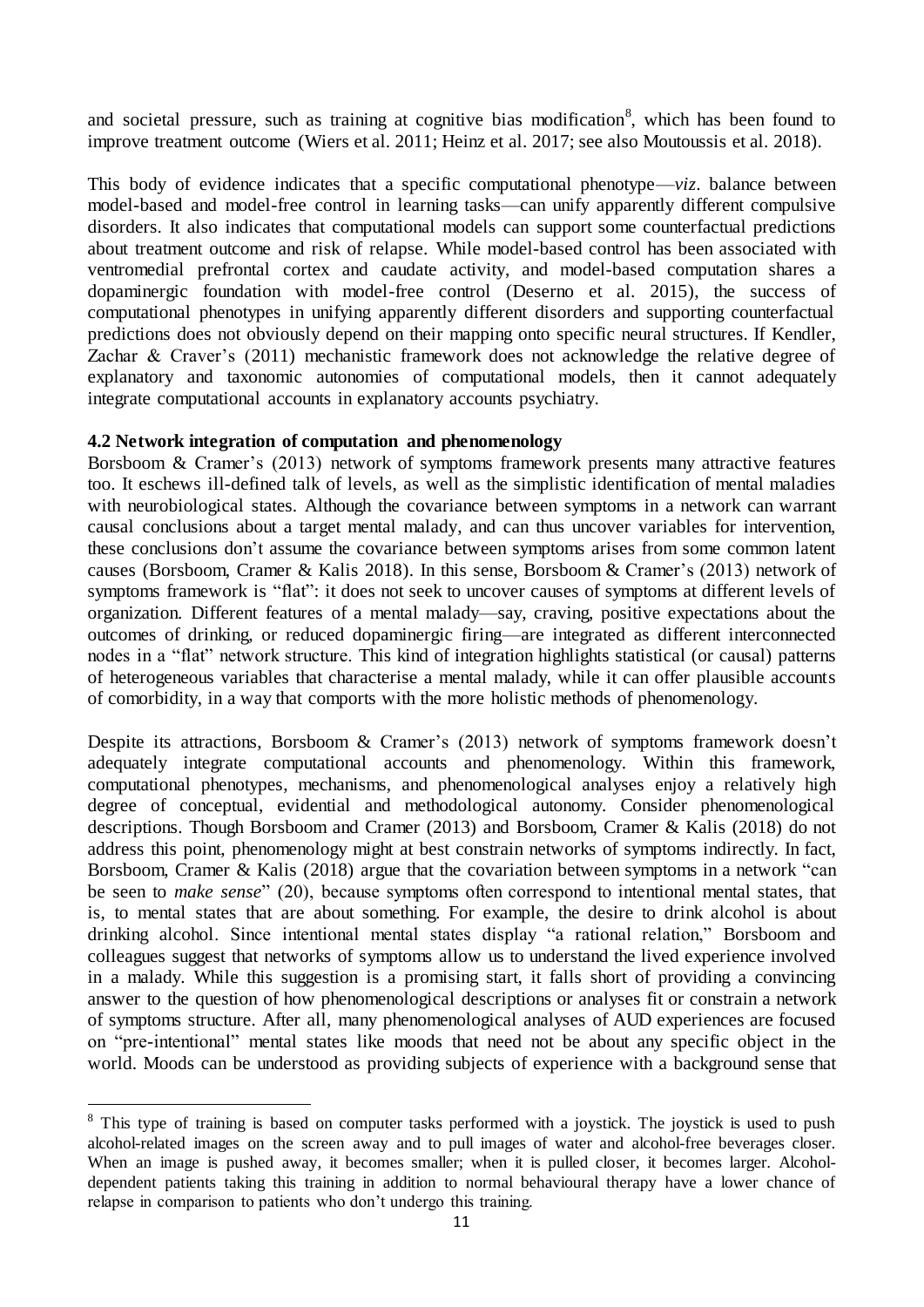structures their engagements with the environment infusing them with meaning (Heidegger 1962, 176; Jaspers 1913/1997, 688ff).

Even if a phenomenological description or analysis of AUD included only intentional states, it's far from obvious how their "rational" relationships within a network of symptoms should be specified. Specifying them in terms of logical or semantic relationships might be a promising route, but it's likely these relationships may not always track the causal relationships uncovered by network analysis. For example, some phenomenological description like Smith's (1998) and Flanagan's (2013) highlight that several alcohol-dependent patients truly believe that drinking will not make their suffering disappear and genuinely desire to stop drinking; yet, an overwhelming majority of alcohol-dependent patients will relapse within their first year of sobriety (Beck et al. 2012). Unless a network of symptoms include other mental states that could explain and rationalize the apparent inconsistency between relapse and the conscious belief that one should remain abstinent and desire that one remains abstinent, rational and causal relationships in the network will present a mismatch. And this mismatch will not promote "sense-making" of the lived experiences involved in AUD.

The network of symptoms framework can include nodes corresponding to computational phenotypes. But, because Borsboom & Cramer's (2013) network of symptoms framework is meant to be "flat," it does not take account of the organizational relationships between the neurobiological components and causal activities that physically realize computational parameters and algorithmic transformations. Nor does the network of symptoms framework specify how the transformations posited at Marr's algorithmic level relate to what a system is computing and why the system is computing that function instead of another. So, this framework—to the extent it pits itself against latent variable (or common cause) models, which it need not do (Bringmann & Eronen 2018) cannot integrate computational accounts of mental maladies.

Consider variables that correspond to entities and causal activities that realize a computational phenotype like the balance between model-based and model-free control. Some of these variables (e.g., level of dopamine release in the ventral striatum) are likely to be common causes of psychiatric symptoms (e.g., inflexible learning and craving for alcohol in certain environments). But one of the assumptions of Borsboom, Cramer & Kalis (2018) is that a network approach is incompatible with a causal modelling approach aimed at inferring common (latent) causes of observed correlations between symptoms; they claim: "If a network model is correct... there exists no common cause" (17). Despite this claim, however, network and latent variable models should *not* be seen as providing competing accounts, and instead should be considered as complementary strategies for understanding and treating mental maladies. Networks of symptoms can gain "depth" and allow for the integration of information about Marr's different levels of analysis, by using representations of networks that encompass latent variable structures (see e.g. Epskamp, Rhemtulla & Borsboom 2017), and that show how causal transactions between organized sets of variables systematically relate to computational transformations of information.

#### **4.3 Dimensional integration of computation and phenomenology**

Conceptualizing mental maladies in terms of dimensional computational phenotypes allows us to unify apparently different diagnostic categories on the basis of their common dimensional computational structure. Within a space of computational phenotypes, we can also answer counterfactual questions concerning how social behaviour, neural activity, and subjective experience would change, had the value of a certain computational phenotype defining that space changed. These are two reasons why computational phenotypes have explanatory power. Let us now put into focus the notion of a computational phenotype, and consider how a dimensional framework grounded in this notion can help psychiatrists pursue the integration of mechanistic and computational explanations with phenomenological accounts of mental maladies.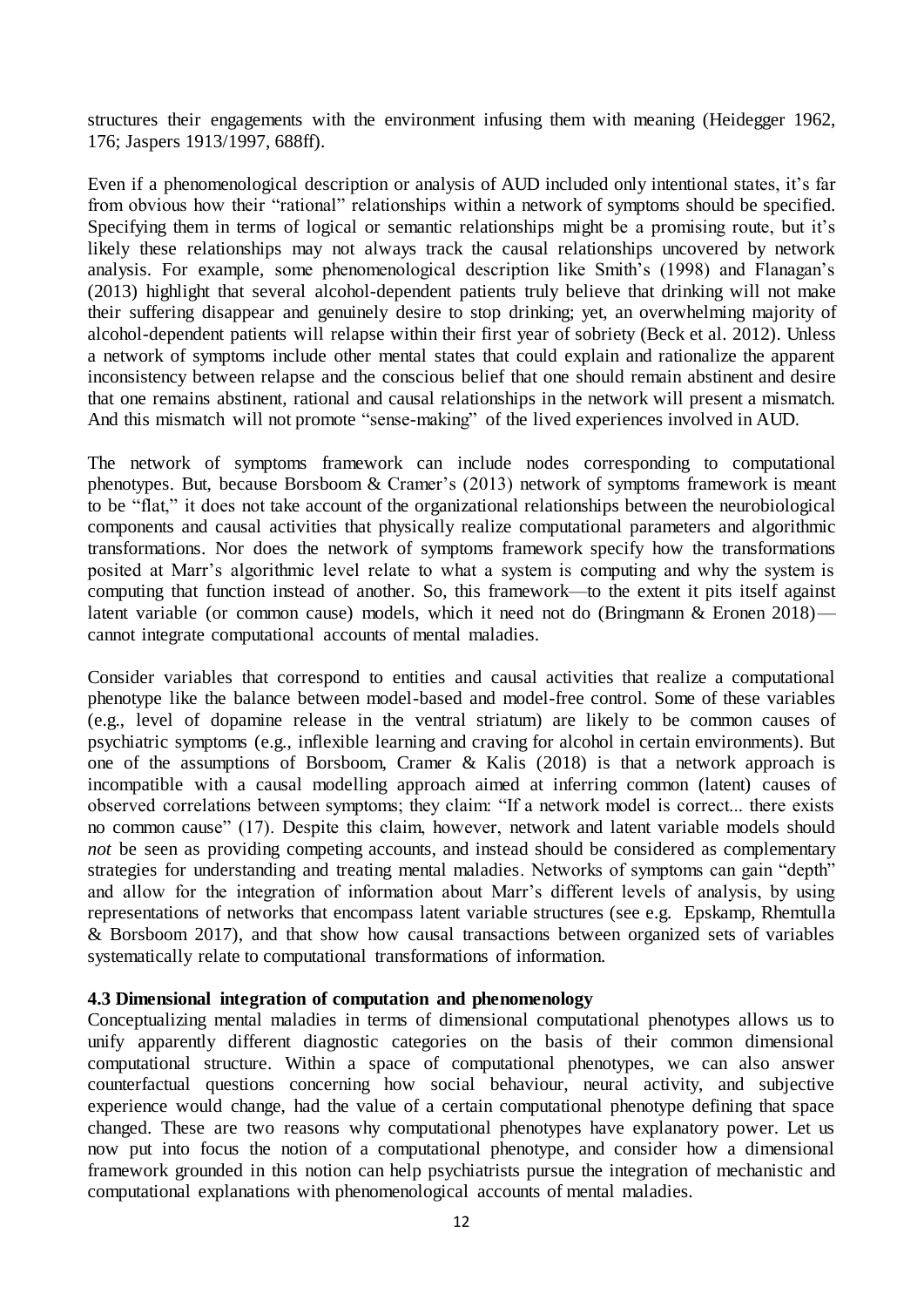As we already mentioned, computational phenotypes are types of parameters defined within a computational model of a task (Montague, Dolan, Friston, & Dayan 2012; Patzelt, Hartley & Gershman 2018). Computational phenotypes include such model parameters as *rate of learning*, which controls the extent to which new information overrides old information, *delay discounting*, which determines the extent to which the present value of a reward is discounted with delay of its receipt, *loss aversion*, which controls the preference to avoid losses to acquiring equivalent gains, and *depth of reasoning*, which controls to what extent one considers the thoughts of other people in strategic reasoning.

Computational phenotypes are continuous parameters and define types of continuous (or dimensional) psychological functions. A set of computational phenotypes can be used to define an abstract space of human phenotypes, that is, a space of types of individuals who share modes of behaviour and information processing for a wide range of decision and learning scenarios. For example, AUD might correspond to a region of the space defined by *delay discounting*, *learning rate* and *trade-off between model-based and model-free control*. The choice of computational phenotypes most relevant to define a certain dimensional space for a target malady depends on evidence available about an individual's psychological and neurobiological dysfunctions, on the individual's level of social participation, and on the individual's affective life. It also depends on the practical clinical needs, and on clinicians' phenomenological insights into the condition of a patient.

Now, how does a space defined over dimensional computational phenotypes exactly promote explanatory integration in a way that is more theoretically adequate and practically useful than Kendler, Zachar & Craver's (2011) mechanistic framework and Borsboom & Cramer's (2013) network of symptoms framework?

Let's start from mechanism, clarifying the main differences between our own proposal and Kendler, Zachar & Craver's (2011). First, we do not assume an account of a mental malady is adequate to the extent it uncovers its neurobiological mechanism; unlike the mechanistic framework, we assume an integrative explanatory account should be judged in terms of practical success, not in terms of its ability to latch onto mechanisms that exist independently of human theorizing. Second, computational modelling enjoys a relative higher degree of autonomy within our framework; though it constrains and it is constrained by available mechanistic evidence, computational analyses and algorithmic models are not sketches of neurobiological mechanisms. Third and finally, and that, on our view, types of mental maladies are in part individuated on the basis of human classificatory practices, in particular practices involving computational and phenomenological analyses.

Computation and neural mechanisms can obviously be integrated within our dimensional framework. In keeping with Marr's three levels of analysis, computational phenotypes are realized by neurobiological mechanisms that transform exteroceptive, proprioceptive, or interoceptive inputs into behavioural, emotional, or cognitive outputs. Given that a computational phenotype such as *balance between model-based and model-free control* is extracted from a computational model on the basis of behavioural and neural data, different values of this phenotype will be associated with different environmental stimuli, but also different levels of activity in certain neural circuits in the medial prefrontal cortex, also in alcohol-dependent patients (Daw et al. 2011; Deserno et al. 2015; Sebold et al. 2017). More importantly, the trade-off between model-based and model-free processes towards model-free control can be a computational phenotype of a range of disorders underlain by different mechanisms but all involving compulsion or drug abuse (Gillan et al. 2016; Voon et al. 2017). In this way, dimensional computational phenotyping can ground a unified explanation of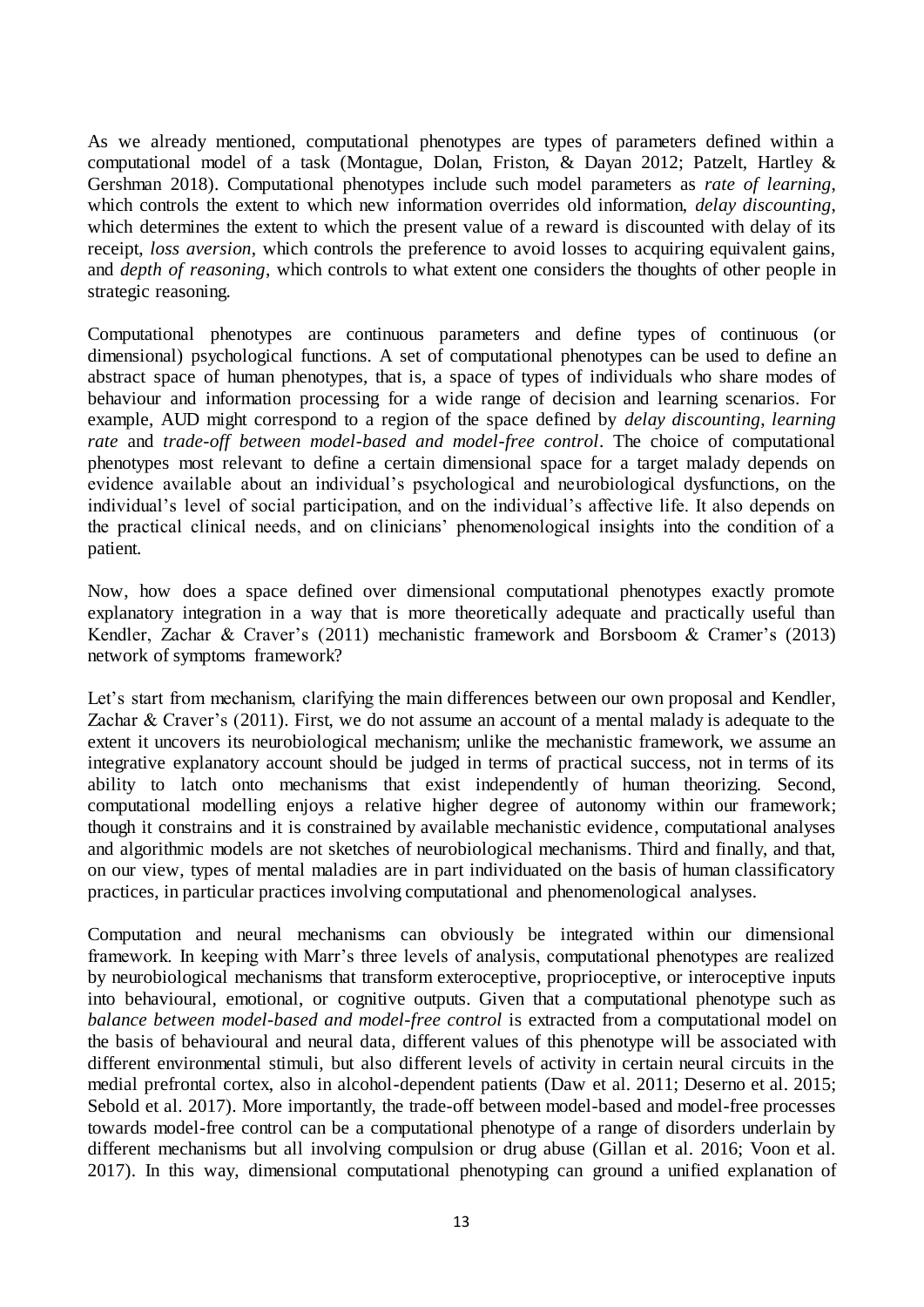several kinds of addictions beyond AUD, displaying their common computational structure within a certain space of computational phenotypes.

Consider phenomenology. Berrios and Marková (2013) argue that a dimensional approach to psychiatry is misguided and cannot integrate phenomenological analyses or descriptions. Their argument is that a dimensional approach to some phenomenon entails the possibility of measuring that phenomenon by concretely interacting with it. Because, according to Berrios and Marková, mental symptoms have "abstract" or "ideal attributes (meanings)," which cannot be measured, "mental symptoms can only be evaluated (not measured)" (78).

Berrios and Marková's (2013) argument is inconclusive. A dimensional approach to some phenomenon does not entail that that phenomenon must be measurable via interaction or must be a concrete object. Sets are not concrete objects; yet, their cardinality can be measured. In fact, measurement and dimensionality often involve the representation of ideal systems, such as the consumption of alcohol in the average household in a certain neighbourhood in a country. Furthermore, measurement theory is a heterogeneous field, where different authors with different epistemic commitments, understand the nature of the *relata* of an act of quantitative measurement differently. Regardless of the nature of the *relata* of measurements, Berrios and Marková's (2013) argument is at odds with the fruitfulness of psychometric and dimensional approaches to understanding mental maladies (cf., Hägele et al 2015; Heinz et al 2016). What's correct in Berrios and Marková's (2013) suggestion is that psychiatric research often involves phenomenological description, analysis, and interpretation of subjective experiences of suffering that cannot obviously be measured *only* with questionnaires, scales, experimental tasks, or bodily measurements.

Our dimensional computational framework, however, is responsive to phenomenological descriptions and analyses of mental maladies in two ways. First, Marr (1982, 22) says that "the most abstract is the level of *what* the device does and *why*". What a system does and why it does that instead of something else contribute to delineating the phenomenon to be explained (Shagrir 2010). Within our framework, phenomenological analyses and descriptions are charged with helping us specify what a system is meant to accomplish within a certain ecological context, in a way that demonstrates the aptness of what the system does in that ecology. For example, Laing's (1960) analysis of *ontological insecurity* displays psychoses as essentially bound up with one's sense of "ontological insecurity", where one feels they are losing their sense of self, reality, and meaningful social relationships. While ontological insecurity can usher in anxiety, withdrawal and avoidance, this concept can helpfully illuminate the phenomenon to be explained and its ecological constraints. A computational-level hypothesis informed by Laing's phenomenological analysis of ontological insecurity is that alcohol-dependent patients may fail to integrate afferent interoceptive and exteroceptive representations with self-referential representations. Couched in mathematical terms, this hypothesis can then be specified algorithmically, and tested in the light of behavioural and neural data.

Second and more generally, phenomenological analyses and descriptions can provide patients and clinicians with narrative *glue* that may help patients make sense of the relationship between their suffering and their computational phenotypes. The abstract, non-biological taxonomies of computational models can be more readily re-interpreted than mechanistic accounts in terms of phenomenological categories. These categories may help one see how different computational phenotypes might be related and may reflect one's lived experience of choices and perceptions of reality. They may help patients and their beloved answer "existential" questions about the point of the suffering involved in their malady (cf., Roberts 2000).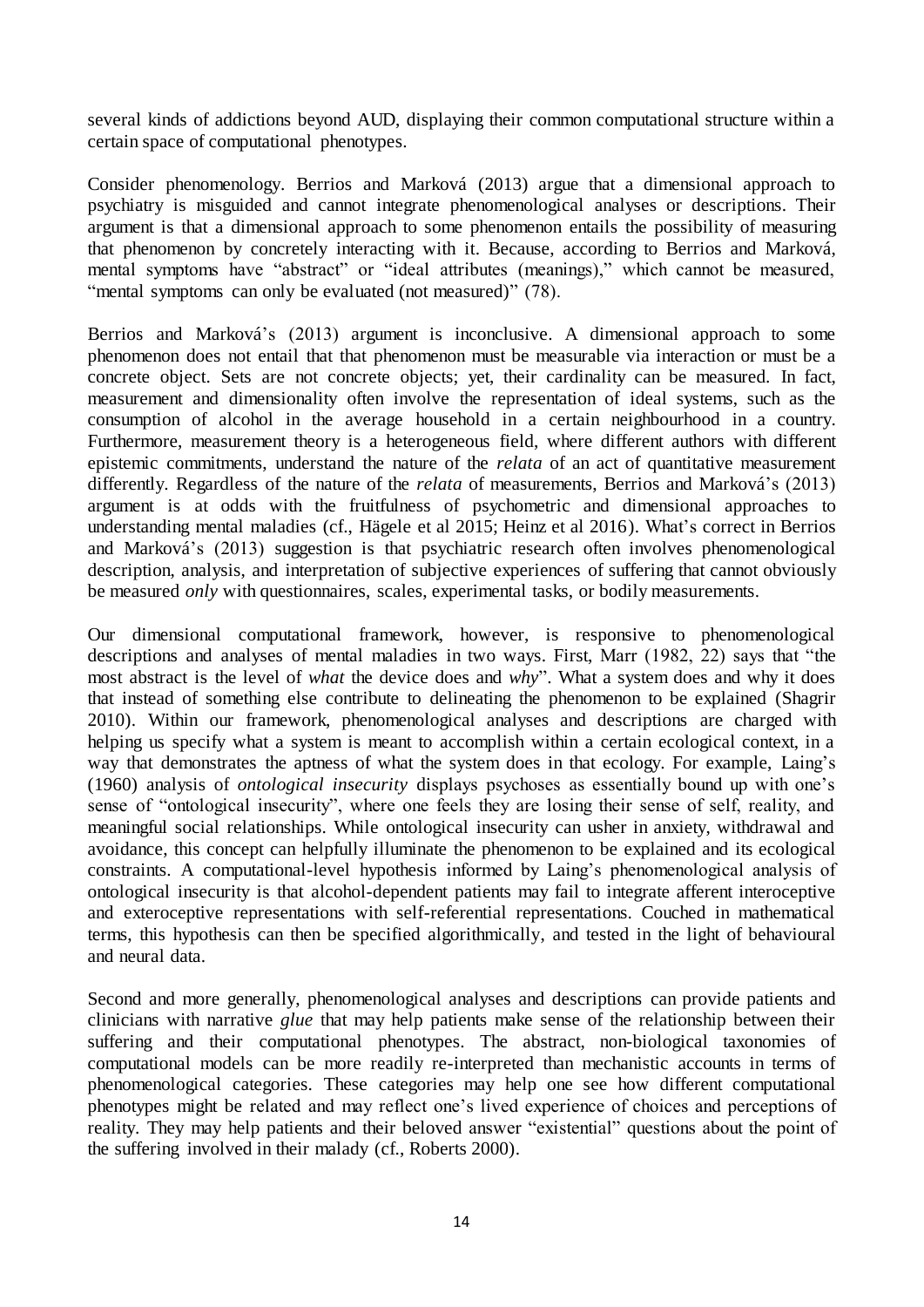One important objection to our proposal is that rather than offering an alternative explanatory framework, what we are proposing just changes the topic: unlike the mechanistic and network of symptoms frameworks, our dimensional framework only re-defines the *explanandum* (i.e., mental maladies); it does not explain why or how mental maladies come about.

To address this objection, it's helpful to draw an analogy. Different quantities suffice to physically characterise a system. For example, if you want to characterize a spring undergoing simple harmonic motion, its mass, period, and the acceleration of gravity suffice (plus a constant *k* determined by Hooke's law). These quantities have dimensions. The dimension of the period of a pendulum is time  $[T]$ ; the dimension of mass is  $[M]$ ; the dimension of the acceleration of gravity is length divided by the square of a time,  $[L/T^2]$ ; and the dimension of the constant *k* is  $[M/T^2]$ . If we want to know why the spring has a certain period of oscillation, then we can derive the dimensional structure of the spring by working out an equation that gives us one quantity of interest as a function of all the quantities on which that quantity depends. From knowledge of the dimensional structure of the spring, we can conclude that the period *P* is proportional to the square root of mass divided by  $k$ .

This type of dimensional analysis is commonplace in physics, *and* it allows us to find the functional relationships between a set of quantities. These functional relationships can provide us with information about why apparently different systems behave similarly by considering the common dimensional structure they share (Lange 2009). It also allows us to gain modal information about the behaviour of a system by allowing us to answer counterfactual questions about how change in some quantity of a system would influence change in some other quantity of that system. As Pexton (2014) puts it, this type of "[d]imensional explanation is not simply about reading off dimensions naturalistically from a system and combining them to get functional forms of dependence between variables. Rather it implicitly involves picking a conceptualisation of a target system that in part creates a perspective from which the dimensional architecture is constructed" (2350).

Now, in the current state of research in computational psychiatry, we are far from being able to specify a plausible set of computational phenotypes for most mental maladies. And computational phenotypes do not have any obvious dimension we are familiar with from physics; their dimensions need to be clarified within computational psychiatry and value theory. Yet, by using a dimensional structure defined by a set of computational phenotypes relevant to a target mental malady, we can not only represent *what* the malady might consist of. As we already pointed out, we can also see that apparently different mental maladies present a common dimensional computational structure. In this way, computational phenotyping can help psychiatrists understand what clusters of symptoms are produced by the same type of processes, and to what extent these processes are realized by common types of neurobiological mechanisms.

Furthermore, using a dimensional structure defined by a set of computational phenotypes allows us to gain clinically relevant, modal information about a mental malady. In particular, it can give us information about clinical heterogeneity and about possible targets for treatment. For example, Heinz et al. (2017) suggest that if impaired model-based control is a key computational phenotype of AUD that predicts relapse, then interventions aimed to enhance model-based vs. model-free control on the basis of behavioural and cognitive training, or pharmacological manipulations will be promising therapeutic strategies for treating AUD (see also Moutoussis et al. 2018). In this way, computational phenotyping involves models connecting change-relating variables that allow psychiatrists to answer counterfactual questions generated by an *explanandum* mental malady.

#### **Conclusion**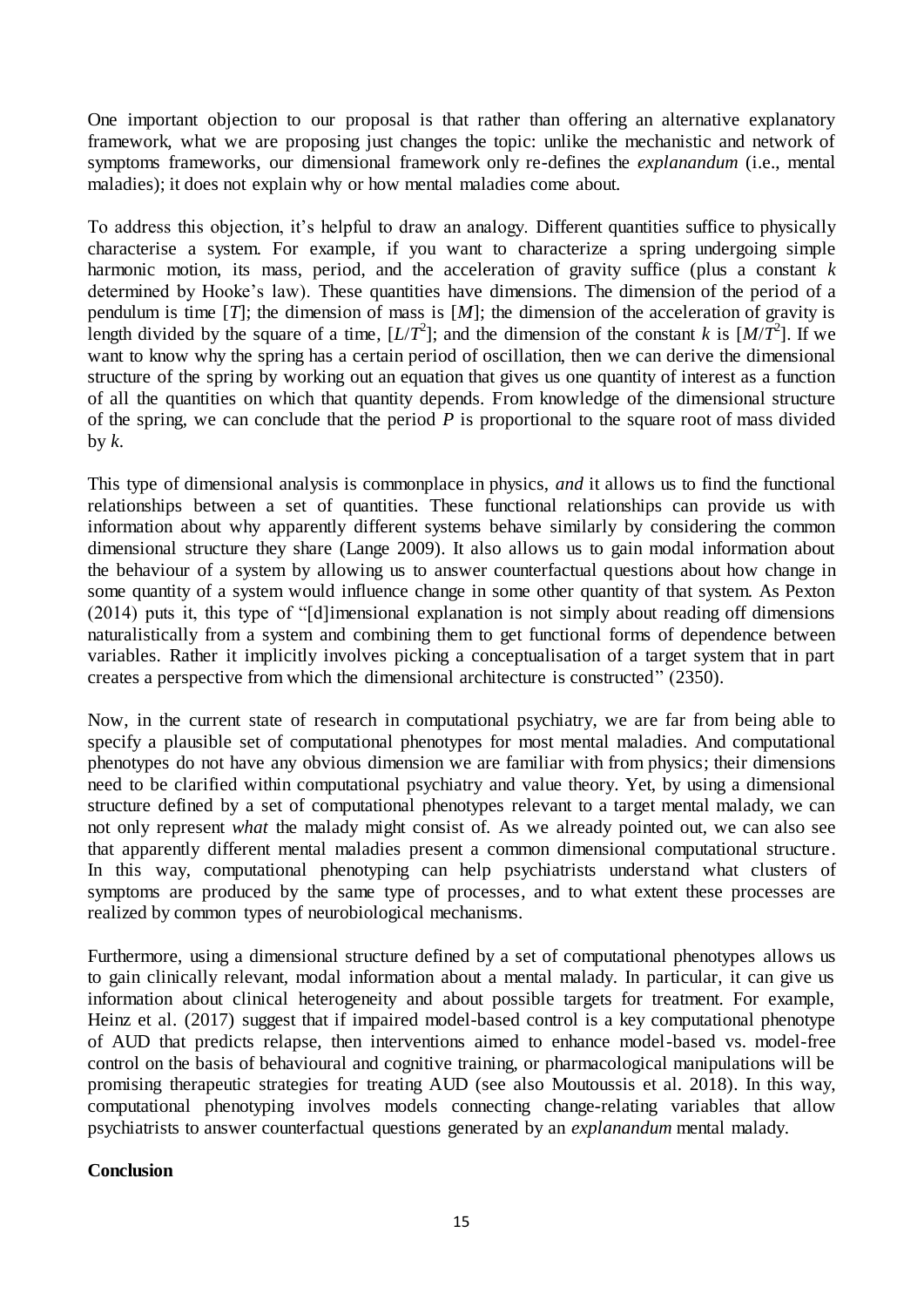One of the aims of psychiatry is explanatory integration. How can different concepts, sources of evidence, and methods used in different fields be integrated to adequately explain why a certain mental malady emerges and how it can be effectively treated? In this paper, we have started to articulate a dimensional theoretical structure based on the notion of *computational phenotypes* of mental maladies to pursue explanatory integration in psychiatry. Examining the case of AUD, we have shown how our dimensional framework can structure the search for tailored treatments targeting patients' expectations, social environment, computational modes of control, and neurophysiology. Our proposal is compatible with attractive aspects of alternative frameworks for explanatory integration in psychiatry, like RDoC (Insel et al. 2010), Kendler, Zachar & Craver's (2011) mechanistic framework, and Borsboom & Cramer's (2013) network of symptoms frameworks; but, unlike these frameworks, our dimensional proposal allows us to more adequately integrate mechanism, computation and phenomenology in pursuing general explanatory accounts of mental maladies.

#### **Acknowledgements**

We thank Roberto Fumagalli, Alexander Genauck, Miriam Sebold, and two anonymous referees for this journal for helpful conversations and comments on previous versions of this paper. Work on this paper was financially supported by the Alexander von Humboldt Foundation and by the Deutsche Forschungsgesellschaft (grant DFG FOR 1617/2).

#### **References**

Adams, R. A., Huys, Q. J., & Roiser, J. P. (2016). Computational psychiatry: towards a mathematically informed understanding of mental illness. *J Neurol Neurosurg Psychiatry*, *87*(1), 53-63.

Bechtel, W. & Richardson, R.C. (2010/1993). *Discovering Complexity: Decomposition and Localization as Strategies in Scientific Research*, Second Edition. Cambridge, MA: MIT Press/Bradford Books.

Beck, A., Wustenberg, T., Genauck, A., Wrase, J., Schlagenhauf, F., Smolka, M. N., Mann, K., and Heinz, A. (2012). Effect of brain structure, brain function, and brain connectivity on relapse in alcohol-dependent patients. *Archives of general psychiatry*, 69(8):842–52.

Berrios, G. E., & Marková, I. S. (2013). Is the concept of "dimension" applicable to psychiatric objects?. *World Psychiatry*, *12*(1), 76-78.

Bickle, J. (2006). Reducing mind to molecular pathways: Explicating the reductionism implicit in current cellular and molecular neuroscience. *Synthese*, 151, 411–34.

Borsboom, D., Cramer, A., & Kalis, A. (2018). Brain disorders? not really why network structures block reductionism in psychopathology research. *Behavioral and Brain Sciences*, 1–54.

Borsboom, D., & Cramer, A. O. J. (2013). Network analysis: An integrative approach to the structure of psychopathology. *Annual Review of Clinical Psychology*, *9*, 91–121.

Bringmann L. F., & Eronen, M. I. (2018). Don't blame the model: reconsidering the network approach to psychopathology. *Psychological Review*. 125:606–15.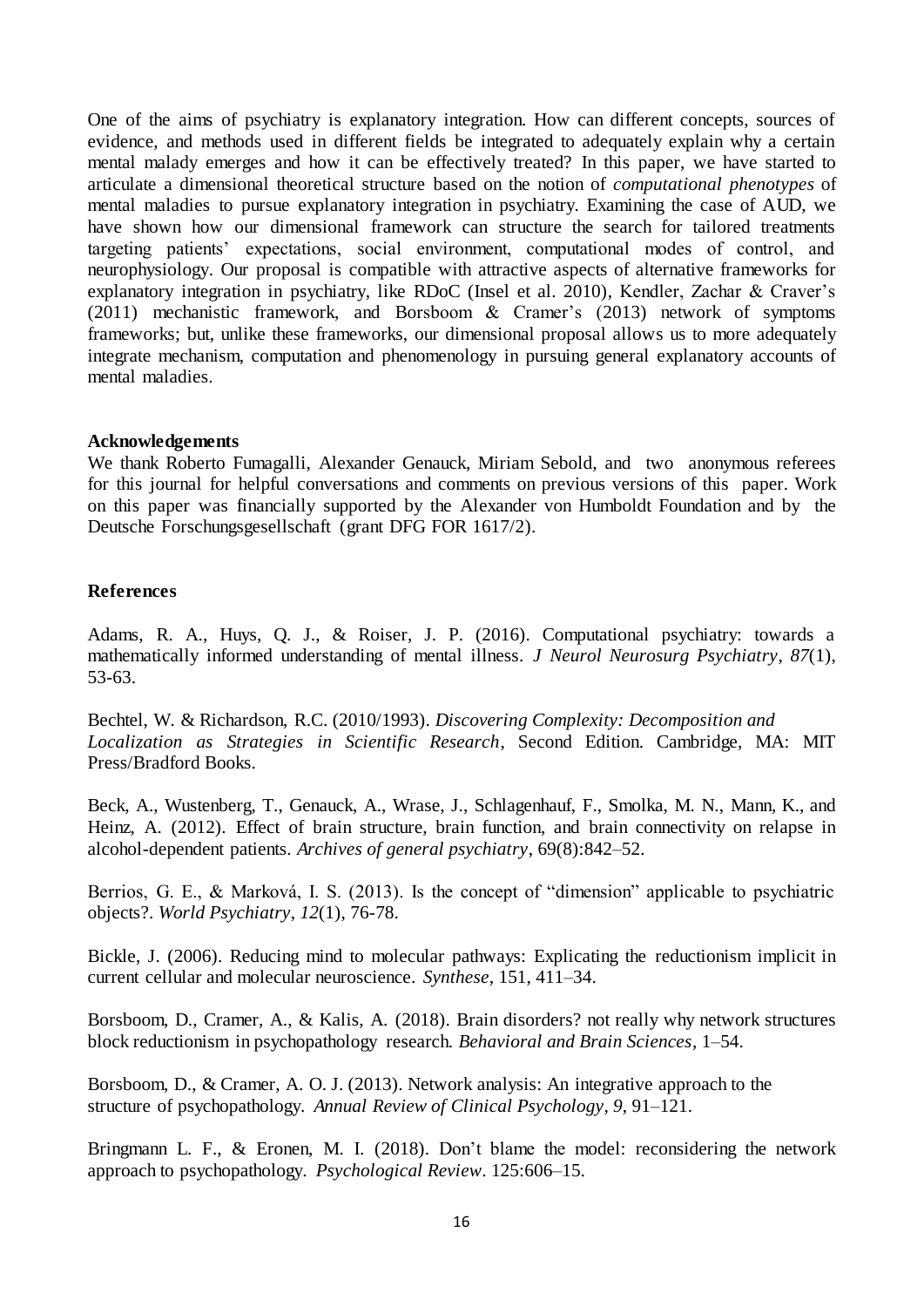Carel, H. (2011). Phenomenology and its application in medicine. *Theoretical medicine and bioethics*, *32*(1), 33-46.

Chen, G., Cuzon Carlson, V. C., Wang, J., Beck, A., Heinz, A., Ron, D., ... & Buck, K. J. (2011). Striatal involvement in human alcoholism and alcohol consumption, and withdrawal in animal models. *Alcoholism: Clinical and Experimental Research*, *35*(10), 1739-1748.

Chirimuuta, M. (2018). Explanation in computational neuroscience: Causal and non-causal. *The British Journal for the Philosophy of Science*. 69, 849–880.

Colombo, M. (2017). Experimental philosophy of explanation rising: The case for a plurality of concepts of explanation. *Cognitive science*, *41*(2), 503-517.

Colombo, M. (2015). For a Few Neurons More. Tractability and Neurally-Informed Economic Modelling. *The British Journal for Philosophy of Science*, 66, 713-736.

Colombo, M. (2014). Deep and Beautiful. The Reward Prediction Error Hypothesis of Dopamine. *Studies in History and Philosophy of Science Part C: Studies in History and Philosophy of Biological and Biomedical Sciences*, 45, 57-67.

Colombo, M. (2013). Constitutive relevance and the personal/subpersonal distinction. *Philosophical Psychology*, *26*(4), 547-570.

Connor, J. P., Haber, P. S., & Hall, W. D. (2016). Alcohol use disorders. *The Lancet*, *387*(10022), 988-998.

Craver, C. F. (2007). *Explaining the brain*. Oxford: Oxford University Press.

Darden, L. (2006). *Reasoning in Biological Discoveries: Mechanism, Interfield Relations, and Anomaly Resolution*, New York: Cambridge University Press.

Daw, N. D., Gershman, S. J., Seymour, B., Dayan, P., & Dolan, R. J. (2011). Model-based influences on humans' choices and striatal prediction errors. *Neuron*, 69, 1204–1215.

Deserno, L., Beck, A., Huys, Q. J., Lorenz, R. C., Buchert, R., Buchholz, H. G., Plotkin, M., Kumakara, Y., Cumming, P., Heinze, H. J., Grace, A. A., Rapp, M. A., Schlagenhauf, F., & Heinz, A. (2015). Chronic alcohol intake abolishes the relationship between dopamine synthesis capacity and learning signals in the ventral striatum. *European journal of neuroscience*, 41(4):477–86.

*DSM-5* (2013). Arlington, VA: American Psychiatric Association

Elber-Dorozko, Lotem & Shagrir, O. (2019). Computation and Levels in the Cognitive and Neural Sciences. In M. Sprevak & M. Colombo (Eds) *Routledge Handbook of the Computational Mind*, pp. 205-222. Routledge.

Epskamp, S., Rhemtulla, M., & Borsboom, D. (2017). Generalized network pschometrics: Combining network and latent variable models. *Psychometrika*, *82*(4), 904-927.

Everitt, B. J., & Robbins, T. W. (2016). Drug addiction: updating actions to habits to compulsions ten years on. *Annual review of psychology*, *67*, 23-50.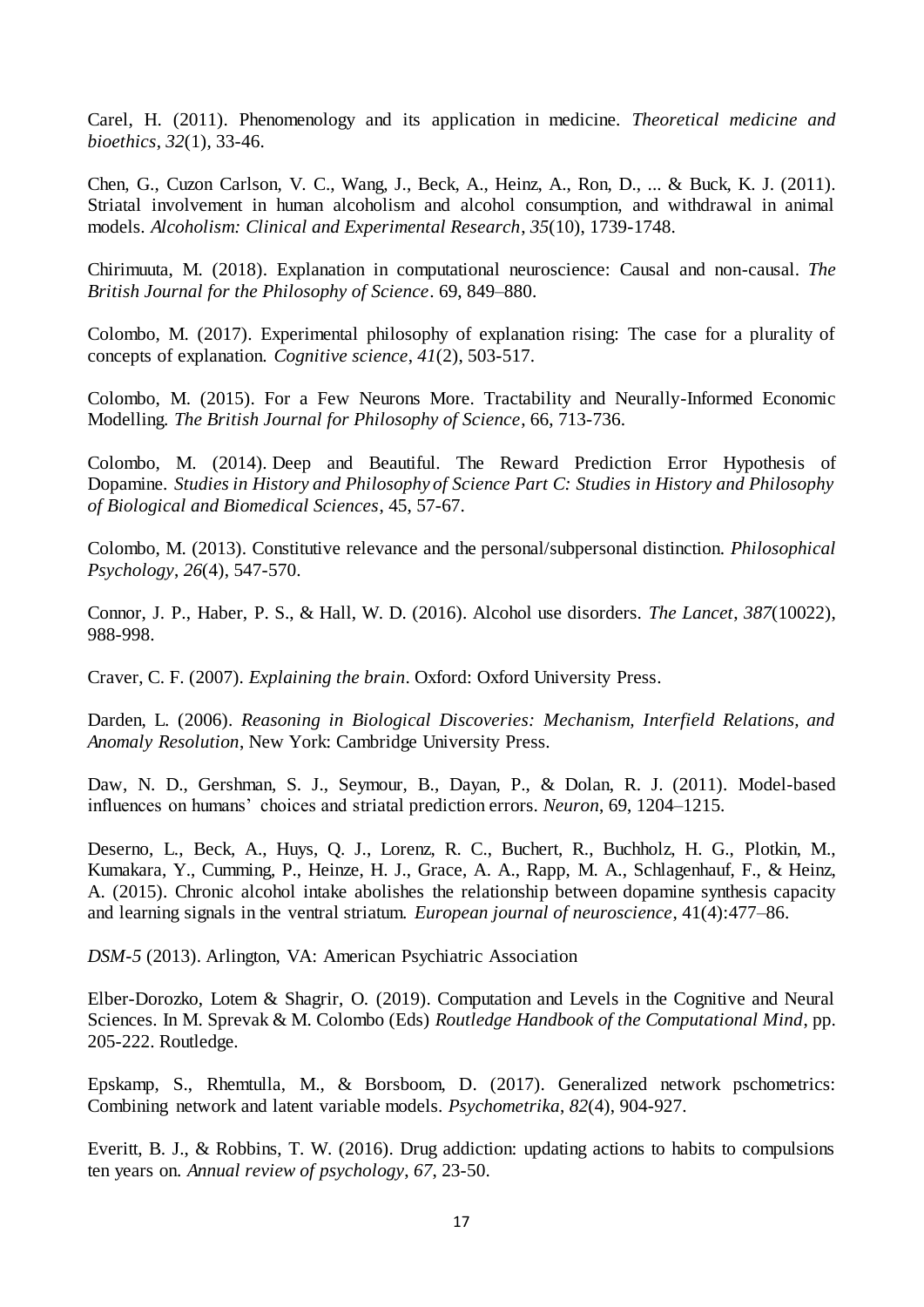Flanagan, O. (2013). Identity and addiction: what alcoholic memoirs teach. In: Fulford K, Davies M, Gipps R, Graham G, Sadler J, Strangellini G, et al., editors. , editors. The Oxford Handbook of Philosophy and Psychiatry. Oxford: Oxford University Press. pp. 865–88.

Fuchs, T. (2010). Phenomenology and psychopathology. In *Handbook of phenomenology and cognitive science* (pp. 546-573). Springer, Dordrecht.

Gallagher, S. (2004). Neurocognitive models of schizophrenia: a neurophenomenological critique. *Psychopathology*, *37*(1), 8-19.

Garbusow M, Schad DJ, Sebold M, Friedel E, Bernhardt N, Koch SP, Steinacher B, Kathmann N, Geurts DE, Sommer C, Müller DK, Nebe S, Paul S, Wittchen HU, Zimmermann US, Walter H, Smolka MN, Sterzer P, Rapp MA, Huys QJ, Schlagenhauf F, Heinz A (2016) Pavlovian-toinstrumental transfer effects in the nucleus accumbens relate to relapse in alcohol dependence. *Addict Biol* 21:719–731.

Gillan, C. M., Kosinski, M., Whelan, R., Phelps, E. A., & Daw, N. D. (2016). Characterizing a psychiatric symptom dimension related to deficits in goal-directed control. *eLife*, 5, e11305.

Hägele, C., Schlagenhauf, F., Rapp, M., Sterzer, P., Beck, A., Bermpohl, F., ... & Heinz, A. (2015). Dimensional psychiatry: reward dysfunction and depressive mood across psychiatric disorders. *Psychopharmacology*, *232*(2), 331-341.

Heidegger, M. (1962). *Being and Time* (trans. Macquarrie, J. and Robinson, E.). Oxford: Blackwell.

Heinz, A. (2017). *A New Understanding of Mental Disorders: Computational Models for Dimensional Psychiatry*. MIT Press.

Heinz, A., Deserno, L., Zimmermann, U. S., Smolka, M. N., Beck, A., & Schlagenhauf, F. (2017). Targeted intervention: Computational approaches to elucidate and predict relapse in alcoholism. *Neuroimage*, *151*, 33-44.

Heinz, A., Schlagenhauf, F., Beck, A., & Wackerhagen, C. (2016). Dimensional psychiatry: mental disorders as dysfunctions of basic learning mechanisms. *Journal of Neural Transmission*, *123*(8), 809-821.

Heinz, A., Deserno, L., Zimmermann, U. S., Smolka, M. N., Beck, A., & Schlagenhauf, F. (2017). Targeted intervention: Computational approaches to elucidate and predict relapse in alcoholism. *Neuroimage*, *151*, 33-44.

Insel, T., Cuthbert, B., Garvey, M., Heinssen, R., Pine, D. S., Quinn, K., *et al* . (2010). Research domain criteria (RDoC): Toward a new classification framework for research on mental disorders. *American Journal of Psychiatry* , *167* (7), 748–51 .

Jaspers, K. (1913/1997). *General Psychopathology*, 7th edition, J. Hoenig & M. W. Hamilton (trans.), Baltimore: Johns Hopkins University Press.

Kaplan, D. M. (2017). Integrating Mind and Brain Science: A Field Guide. In David Kaplan (ed.) *Explanation and Integration in Mind and Brain Science*. Oxford University Press.

Kaplan, D. M. (2011). Explanation and description in computational neuroscience. *Synthese*, 183(3), 339-73.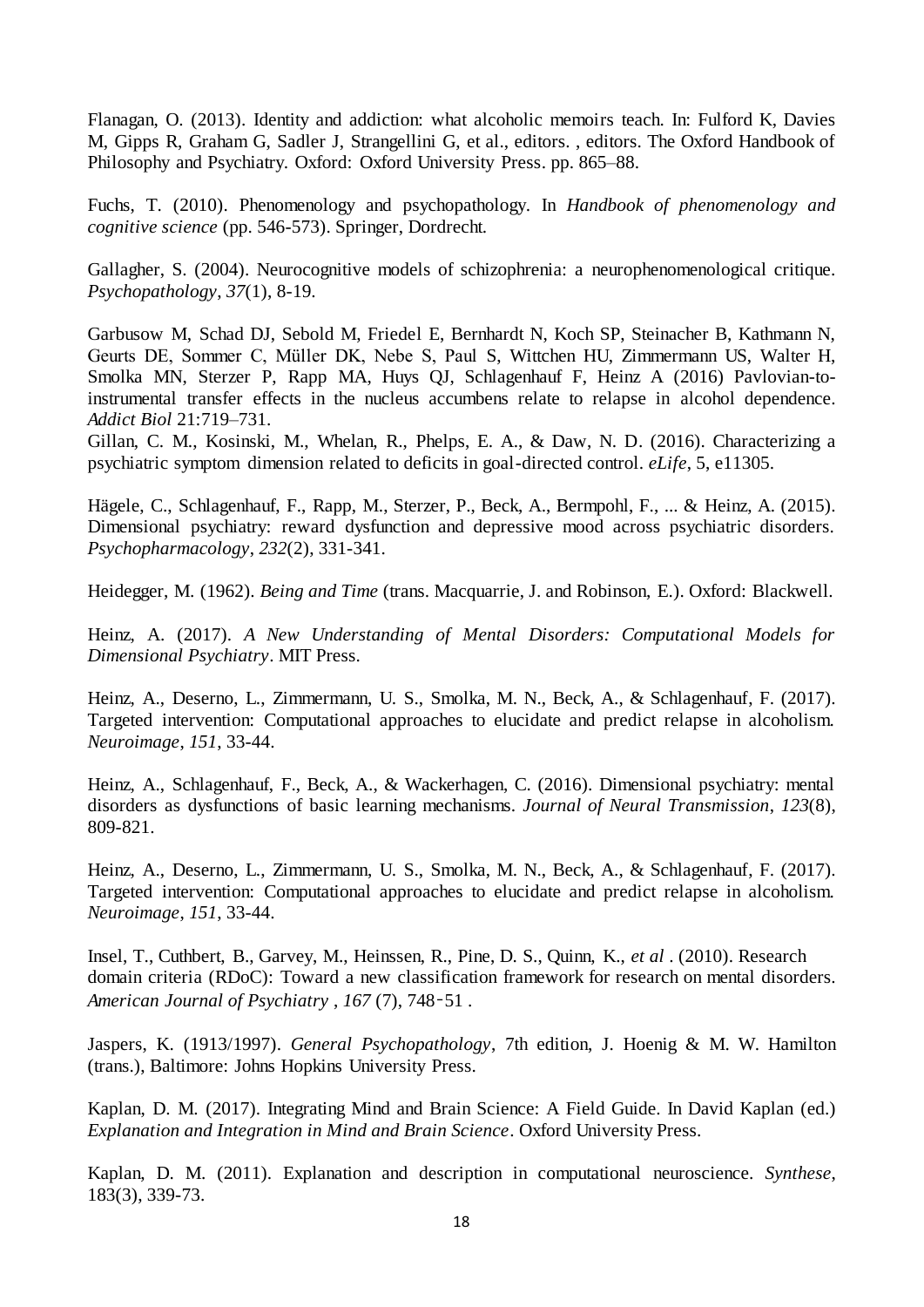Kendler, K. S. (2012). Levels of explanation in psychiatric and substance use disorders: implications for the development of an etiologically based nosology. *Molecular Psychiatry*, 17, 11- 21.

Kendler, K. S. (2008). Explanatory models for psychiatric illness. *American Journal of Psychiatry* 165, 695–702.

Kendler, K. S., Zachar, P., & Craver, C. (2011). What kinds of things are psychiatric disorders?. *Psychological medicine*, *41*(6), 1143-1150.

Kurth-Nelson, Z., O'Doherty, J. P., Barch, D. M., Denève, S., Durstewitz, D., Frank, M. J., Gordon, J. A., Mathew, S. J., Niv, Y., Ressler, K., & Tost, H. (2016). Computational Approaches for Studying Mechanisms of Psychiatric Disorders. In A. D. Redish and J. A. Gordon (Eds.) *Computational Psychiatry: New Perspectives on Mental Illness*. Cambridge, MA: MIT Press, pp. 77-99.

Laing, R. D. (1960). *The Divided Self: An Existential Study in Sanity and Madness*. Harmondsworth: Penguin.

Langdon, A. J., Sharpe, M. J., Schoenbaum, G., & Niv, Y. (2018). Model-based predictions for dopamine. *Current Opinion in Neurobiology*, *49*, 1-7.

Lange, M. (2009). Dimensional explanations. *Nous*, *43*(4), 742–775.

Maia, T. V., & Frank, M. J. (2011). From reinforcement learning models to psychiatric and neurological disorders. *Nature neuroscience*, *14*(2), 154-62

Marr, D. (1982). *Vision: A Computational Investigation into the Human Representation and Processing of Visual Information*. New York: Freeman.

Merleau-Ponty M. (1945/1962) The phenomenology of perception (trans: Smith C). New York: Routledge & Kegan Paul.

Montague, P. R., Dolan, R. J., Friston, K. J., & Dayan, P. (2012). Computational psychiatry. *Trends in cognitive sciences*, *16*(1), 72-80.

Moutoussis, M., Shahar, N., Hauser, T. U., & Dolan, R. J. (2018). Computation in psychotherapy, or how computational psychiatry can aid learning-based psychological therapies. *Computational Psychiatry*, *2*, 50-73.

Murphy, D. (2013). The medical model and the philosophy of science. In K. W. M. Fulford, M. Davies, R. G. T. Gipps, G. Graham, J. Sadler, G. Stanghellini, & T. Thornton (Eds.), Philosophy and psychiatry (pp. 966–986). Oxford: Oxford University Press.

National Institutes of Mental Health (2010). *From Discovery to Cure: Accelerating the Development of New and Personalized Interventions for Mental Illnesses*. *Report of the National Advisory Mental Health Council's Workshop: 31*. Bethesda, MD : National Institutes of Mental Health.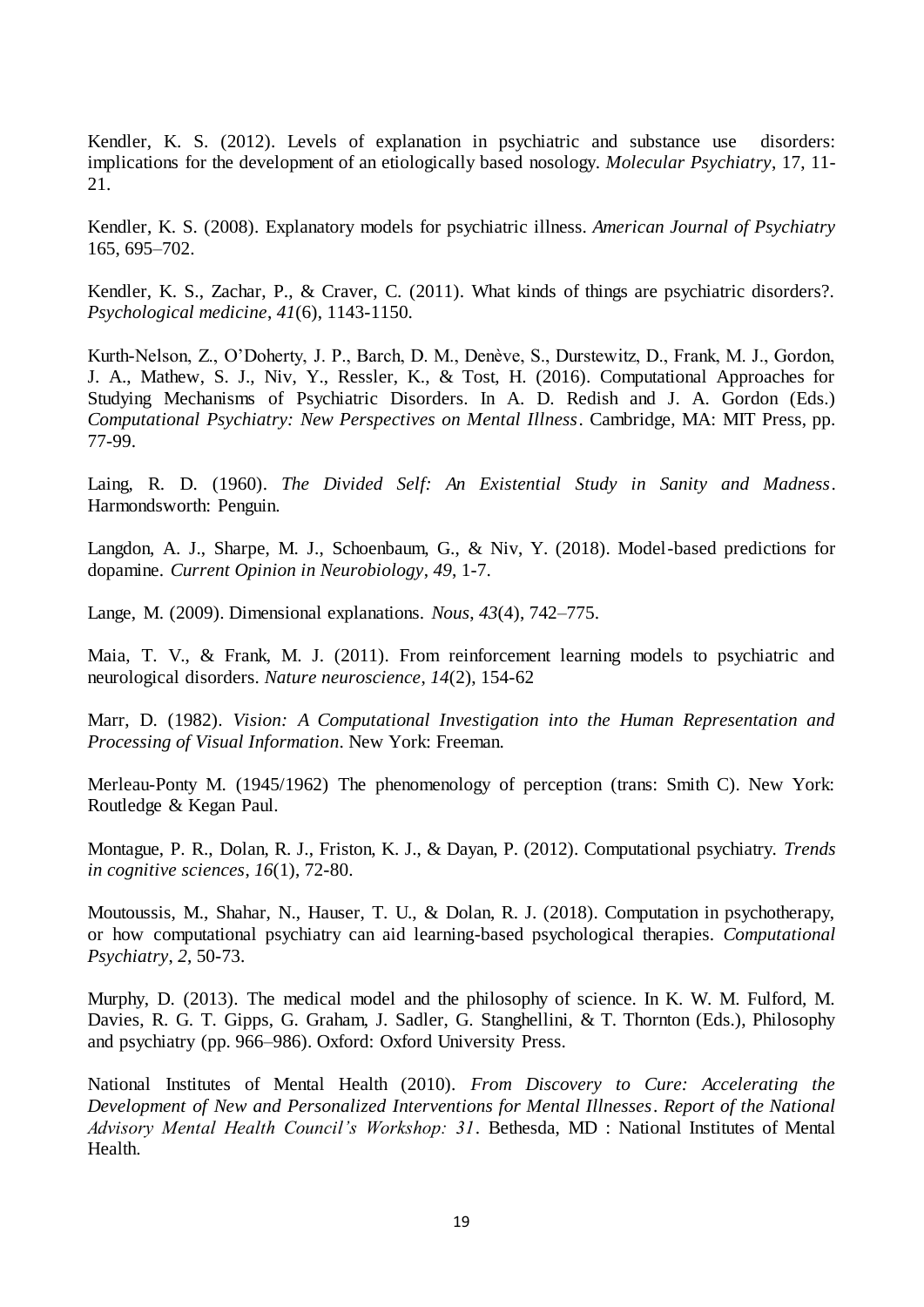Parnas J, Sass LA. (2008) Varieties of "Phenomenology": on description, understanding, and explanation in psychiatry. In: Kendler K, Parnas J, eds. Philosophical Issues in Psychiatry: Explanation, Phenomenology, and Nosology. Baltimore, MD: Johns Hopkins University Press; 2008: 239–277.

Patzelt EH, Hartley CA, Gershman SJ. (2018) Computational Phenotyping: Using Models to Understand Individual Differences in Personality, Development, and Mental Illness. *Personality Neuroscience*. 1: e18, XX: 1-10. doi:10.1017/pen.2018.14

Pexton, M. (2014). How dimensional analysis can explain. *Synthese*, *191*(10), 2333-2351.

Piccinini, G. & Craver, C. (2011). Integrating psychology and neuroscience: Functional analyses as mechanism sketches. *Synthese*, 183(3), 283–311.

Powers, A. R., Bien, C., & Corlett, P. R. (2018). Aligning Computational Psychiatry With the Hearing Voices Movement: Hearing Their Voices. *JAMA psychiatry*. 75(6):640-641.

Roberts, G. A. (2000). Narrative and severe mental illness: what place do stories have in an evidence-based world?. *Advances in Psychiatric Treatment*, *6*(6), 432-441.

Sass, L. (2014). Explanation and description in phenomenological psychopathology. *Journal of Psychopathology*, *20*(4), 366-376.

Schaffner, K. (2013). Reduction and reductionism in psychiatry. In K. W. M. Fulford, D. Martin, G. T. G. Richard, G. George, Z. S. John, S. Giovanni, T. Tim, & F. S. Kenneth (Eds.), The Oxford handbook of philosophy and psychiatry. Oxford: Oxford University Press.

Schaffner, K. (1993). Theory Structure, Reduction and Disciplinary Integration in Biology. *Biology and Philosophy* 8(3): 319-347.

Sebold, M., Nebe, S., Garbusow, M., Guggenmos, M., Schad, D. J., Beck, A., ... & Heinz, A. (2017). When habits are dangerous: alcohol expectancies and habitual decision making predict relapse in alcohol dependence. *Biological psychiatry*, *82*(11), 847-856.

Sebold, M., Deserno, L., Nebe, S., Schad, D. J., Garbusow, M., Hägele, C., ... & Rapp, M. A. (2014). Model-based and model-free decisions in alcohol dependence. *Neuropsychobiology*, *70*(2), 122-131.

Shagrir, O. (2010). Marr on computational‐level theories. *Philosophy of Science*, 77, 477–500.

Shinebourne, P., & Smith, J. A. (2009). Alcohol and the self: An interpretative phenomenological analysis of the experience of addiction and its impact on the sense of self and identity. *Addiction Research & Theory*, 17(2), 152-167.

Smith, B. A. (1998). The problem drinker's lived experience of suffering: an exploration using hermeneutic phenomenology. *Journal of Advanced Nursing*, *27*(1), 213-222.

Smith, D. W. (2018). Phenomenology. *The Stanford Encyclopedia of Philosophy*, Edward N. Zalta (ed.), URL =  $\langle \text{https://plato.stanford.edu/archives/sum2018/entries/phenomenology} \rangle$ .